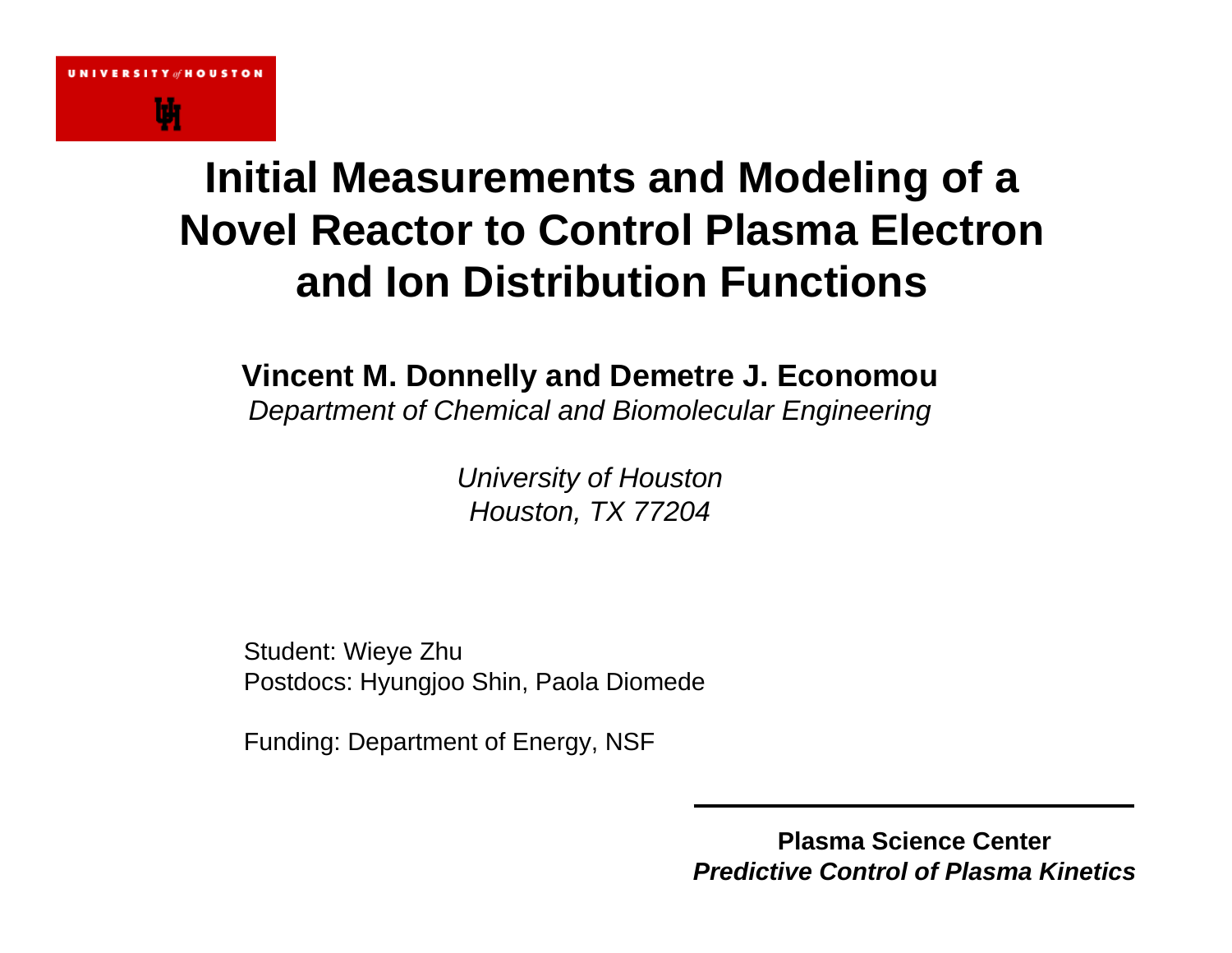### **Part 1: Experimental Studies**

## **Motivations**

• Control electron and ion energy and angular distributions through manipulation of plasma power modulation, boundary electrode voltages and charged particle and/or metastable injection.

• Further develop and validate the trace rare gases optical emission spectroscopy (TRG-OES) method for measurements of EEDFs (especially at high energies) and then make the method available to the center.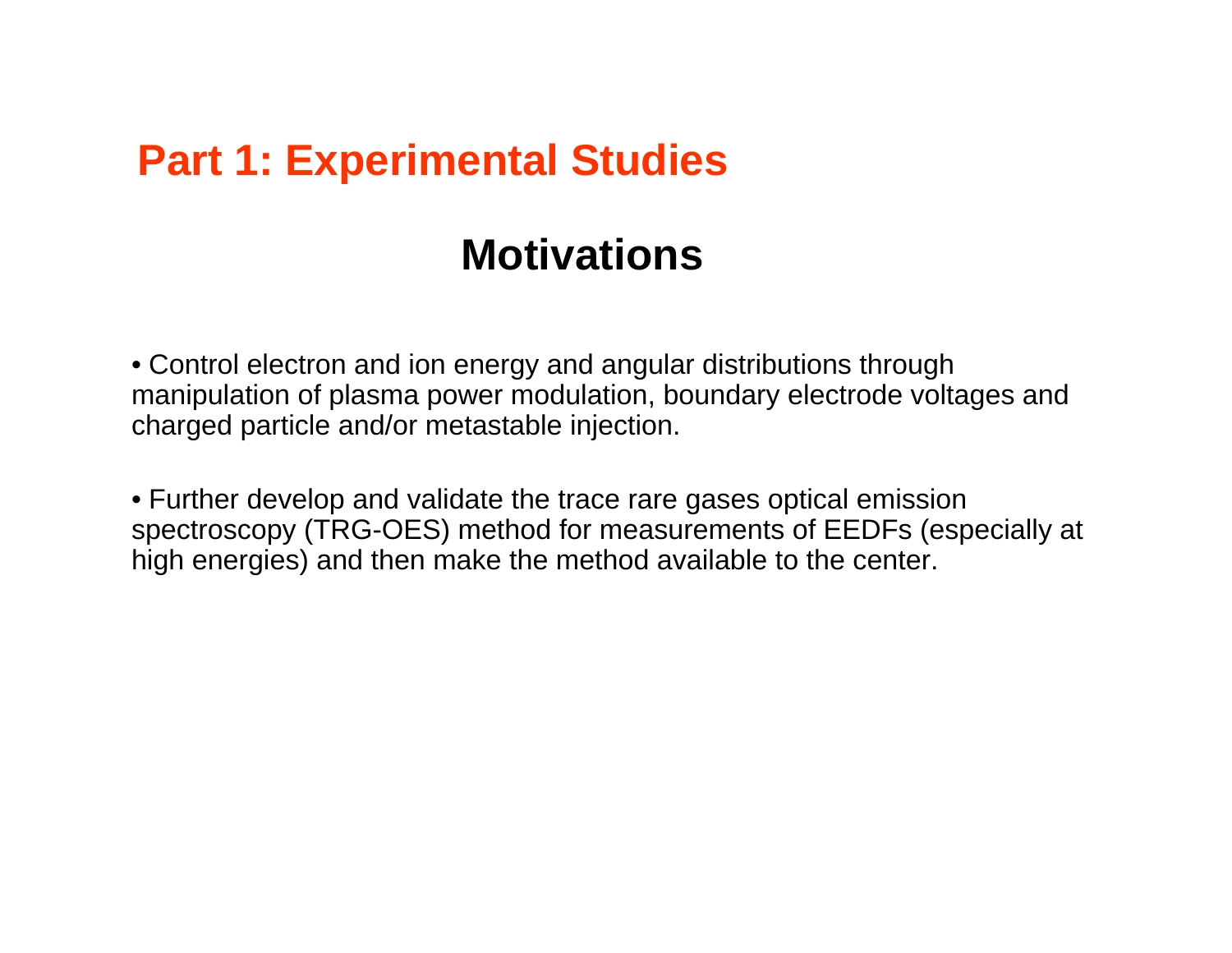### **Plasma Reactor for Advanced Control of IEDFs and EEDFs**



#### **Features**

- Pulsed rf power at 13.56 MHz delivered to lower plasma source.
- Faraday shield to eliminate rf plasma potential.
- Bias on boundary electrode controls the plasma potential.
- Ion energy controlled by either boundary electrode or substrate bias, or both.
- Top plasma source ignites and/or injects ions, electrons, radicals, metastables, etc into the lower plasma.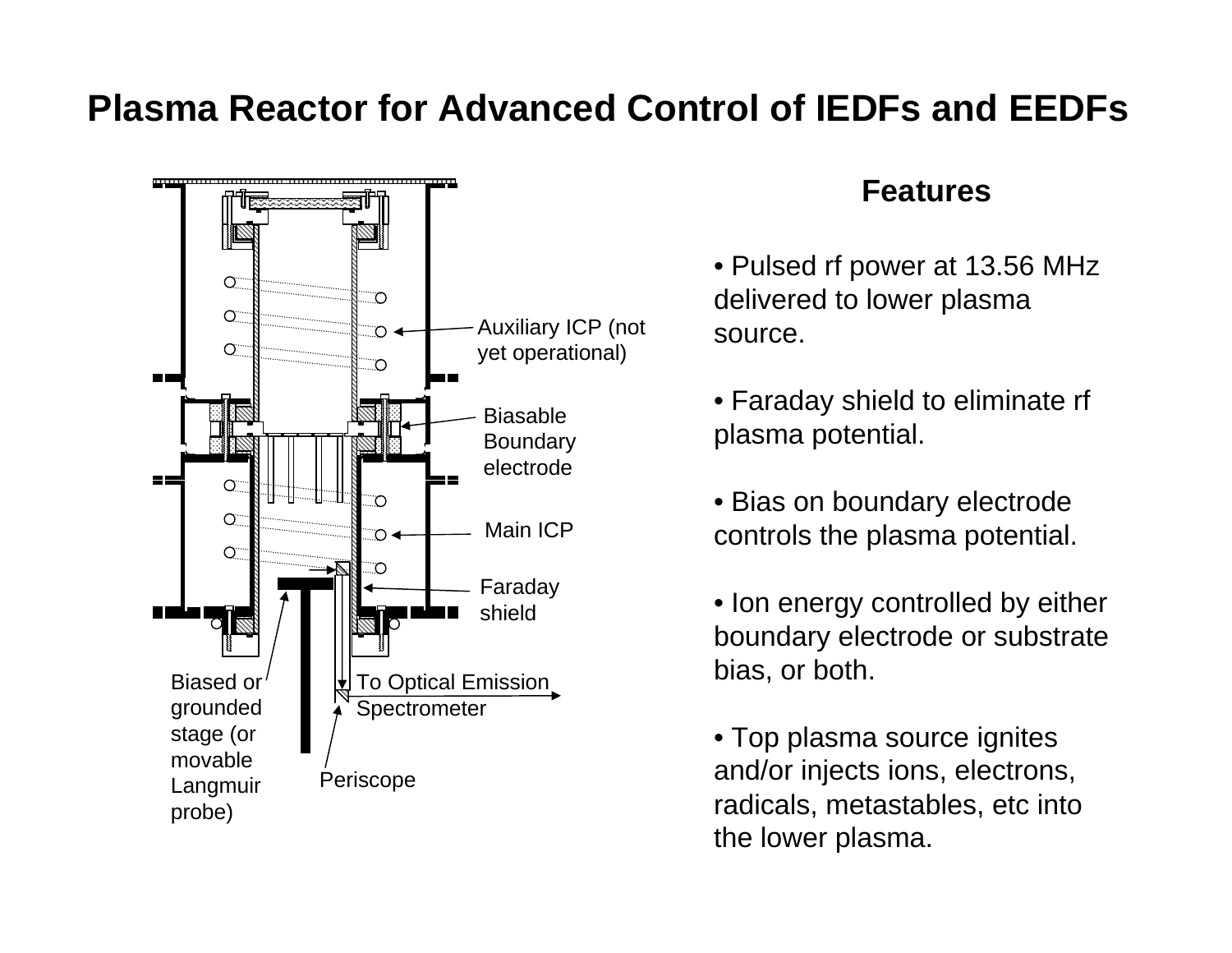### **Plasma Reactor for Advanced Control of IEDFs and EEDFs**



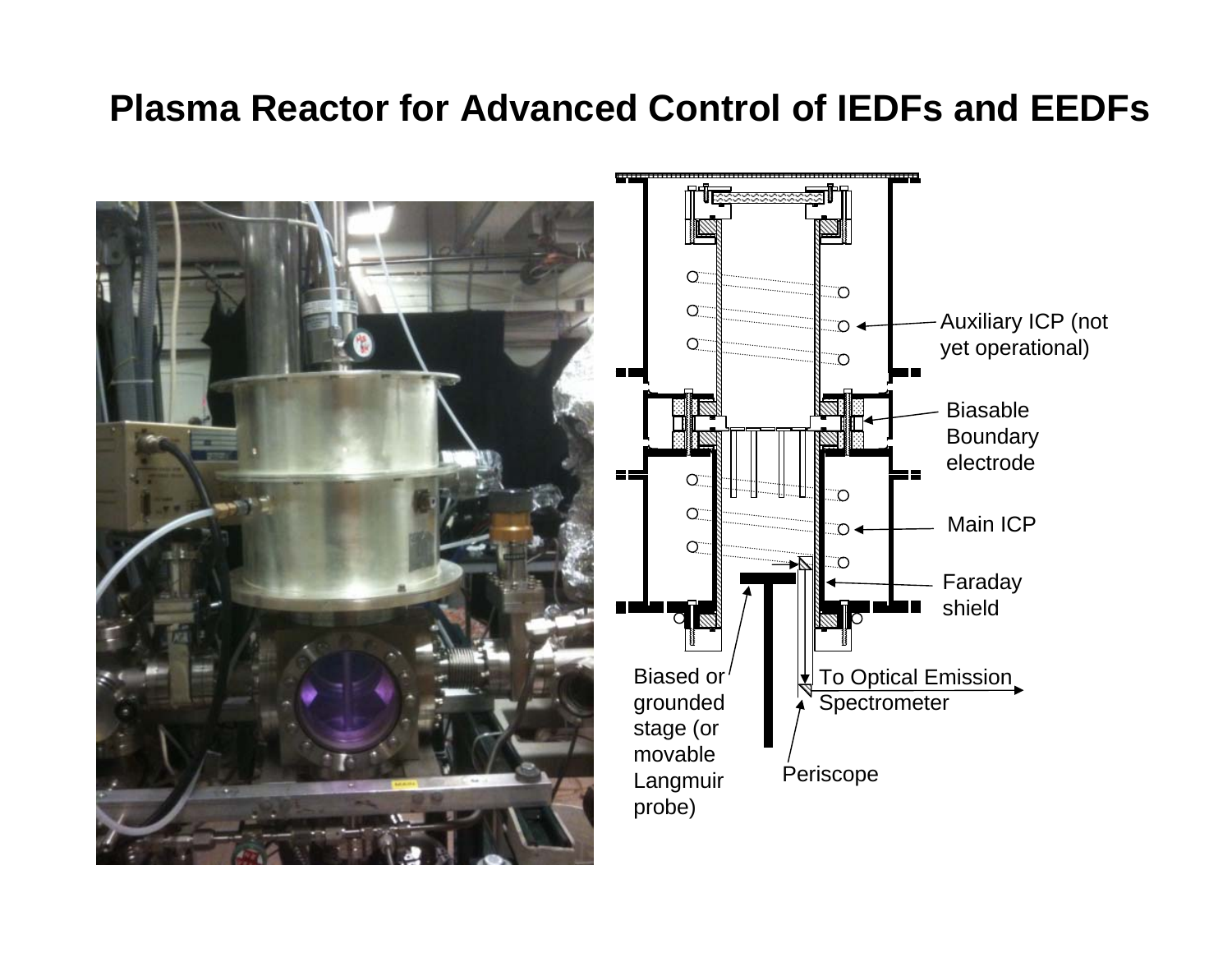Langmuir probe measurements of positive ion densities in a 10 mTorr, 40 sccm Ar plasma.

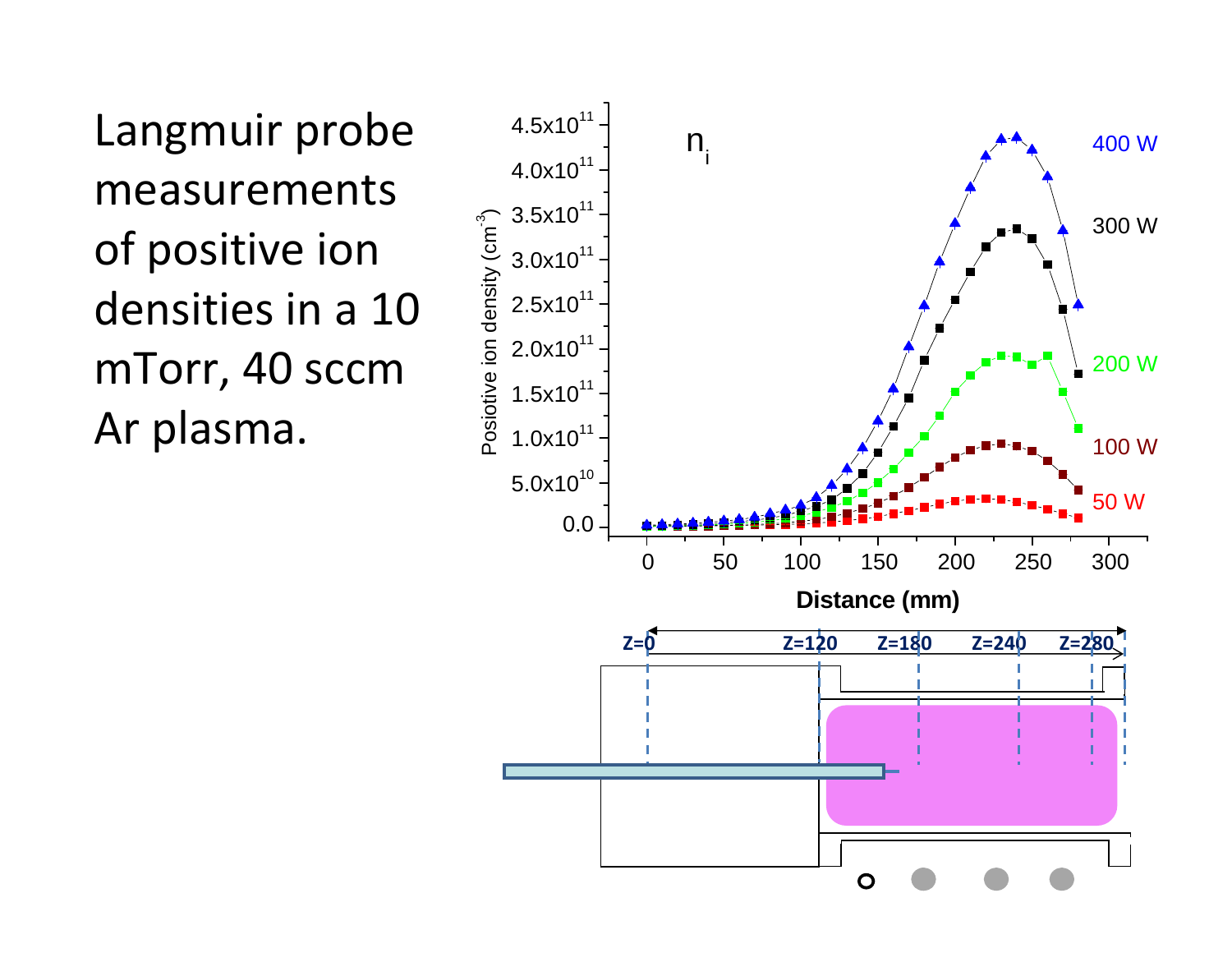## **Faraday Shield**



- rf plasma potential measured on the "reference electrode" of the Langmuir probe.
- Faraday shield virtually eliminated the rf plasma potential hence sharper IEDF
- Faraday shield also reduced the DC floating potential.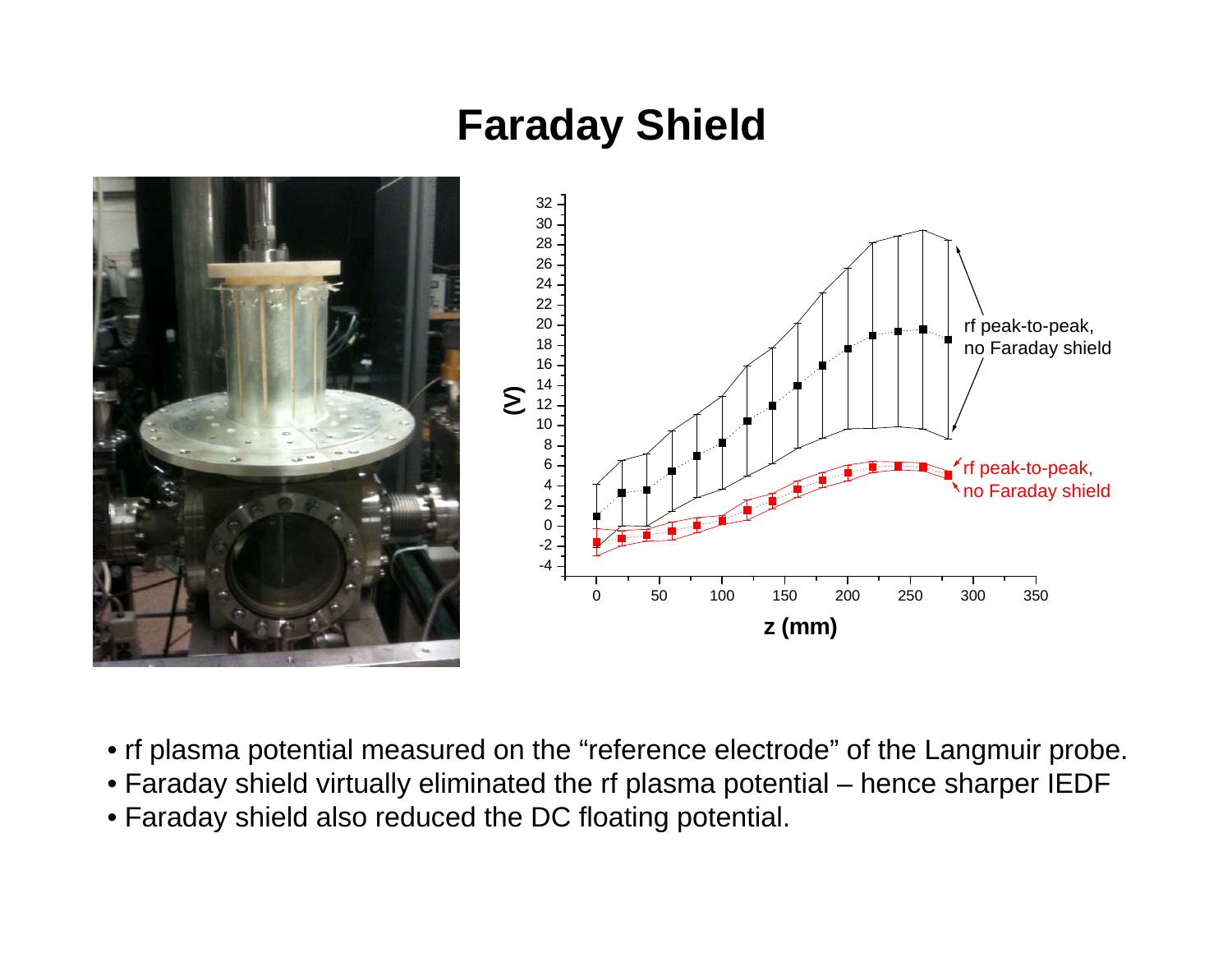## **Effect of Faraday Shield on Plasma Density**



**300W 10mTorr**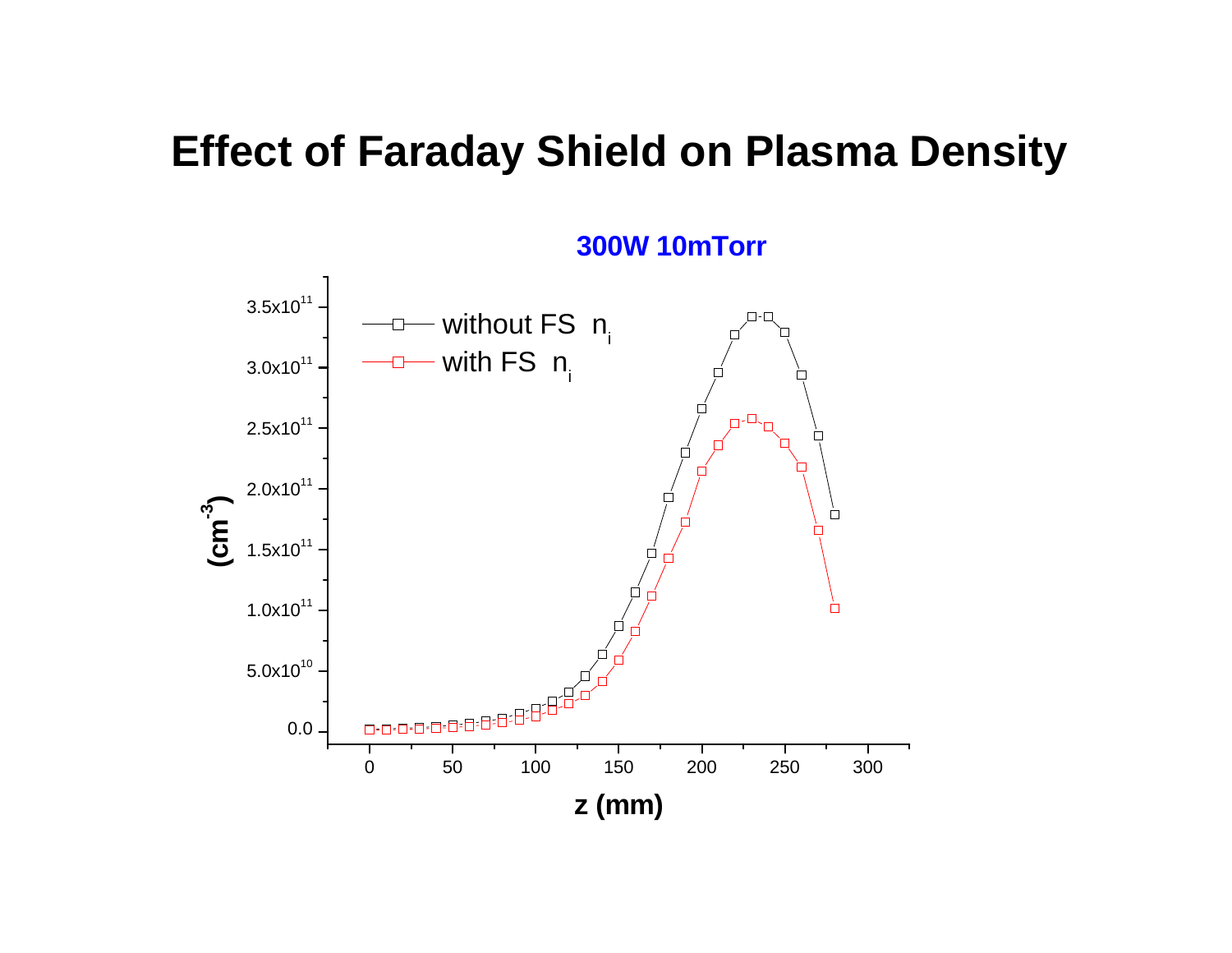## **Te comparison with and without Faraday Shield**

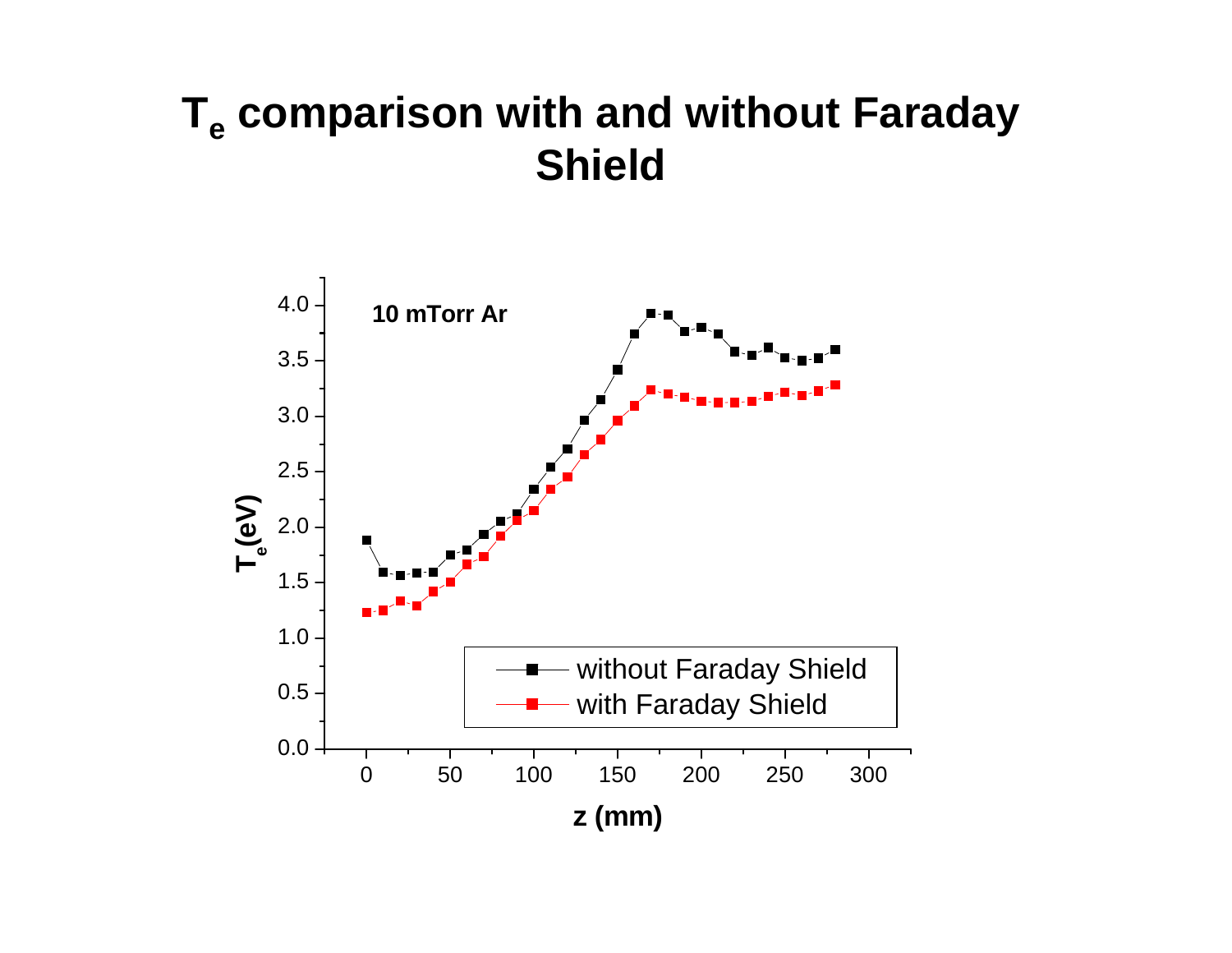## **n e and ni as a Function of Power**

### **10mTorr Ar**

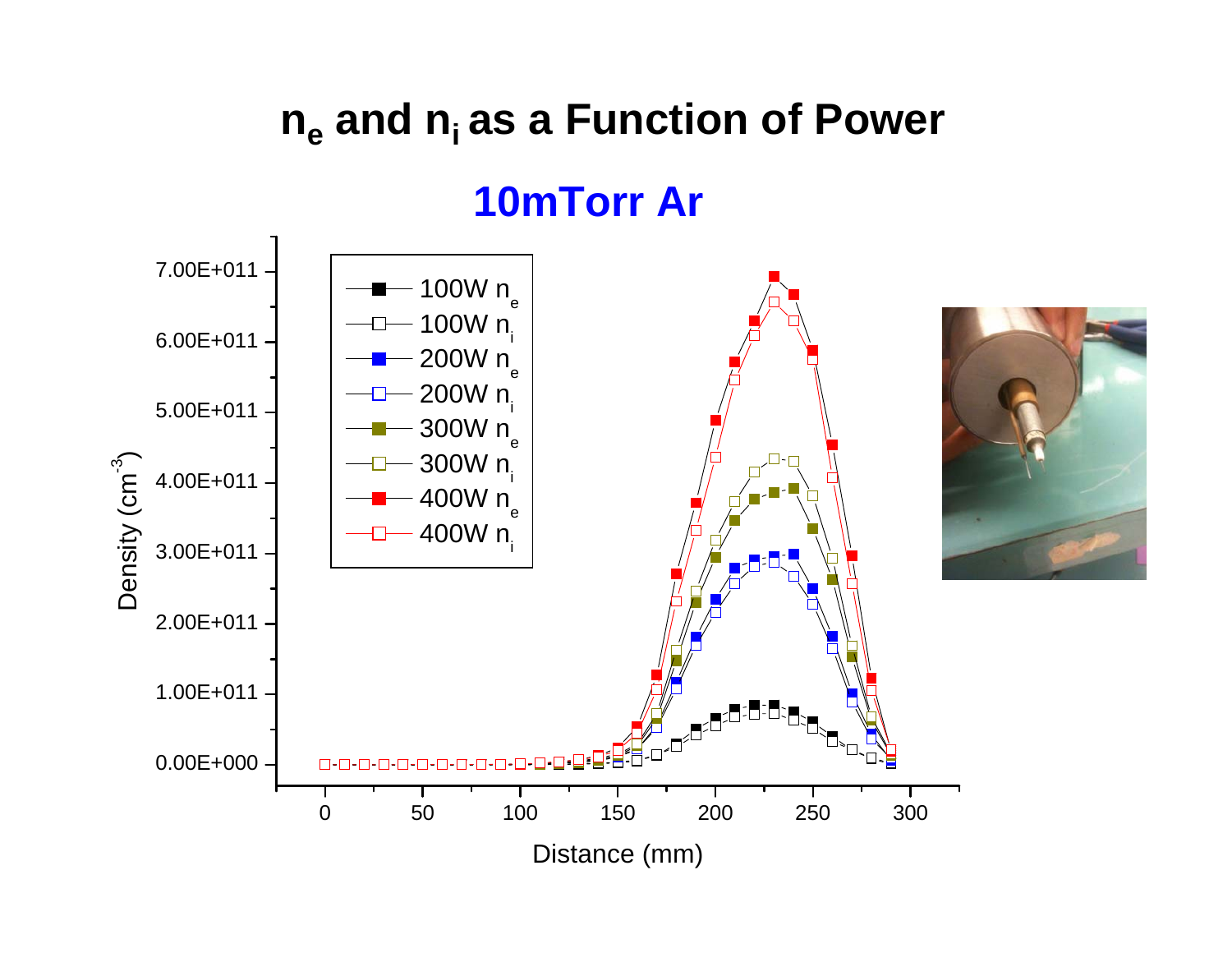## **n e and ni as a Function of Pressure**

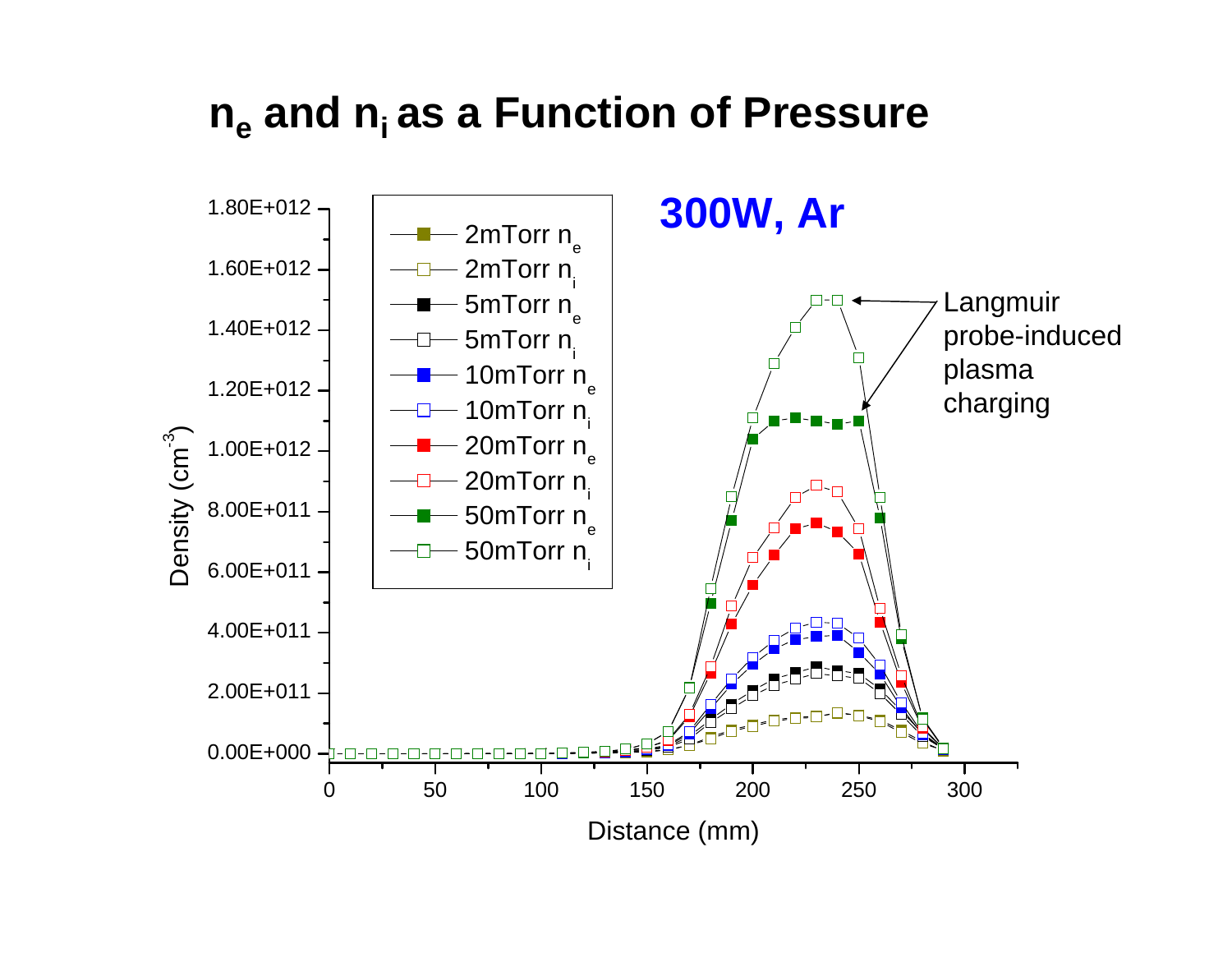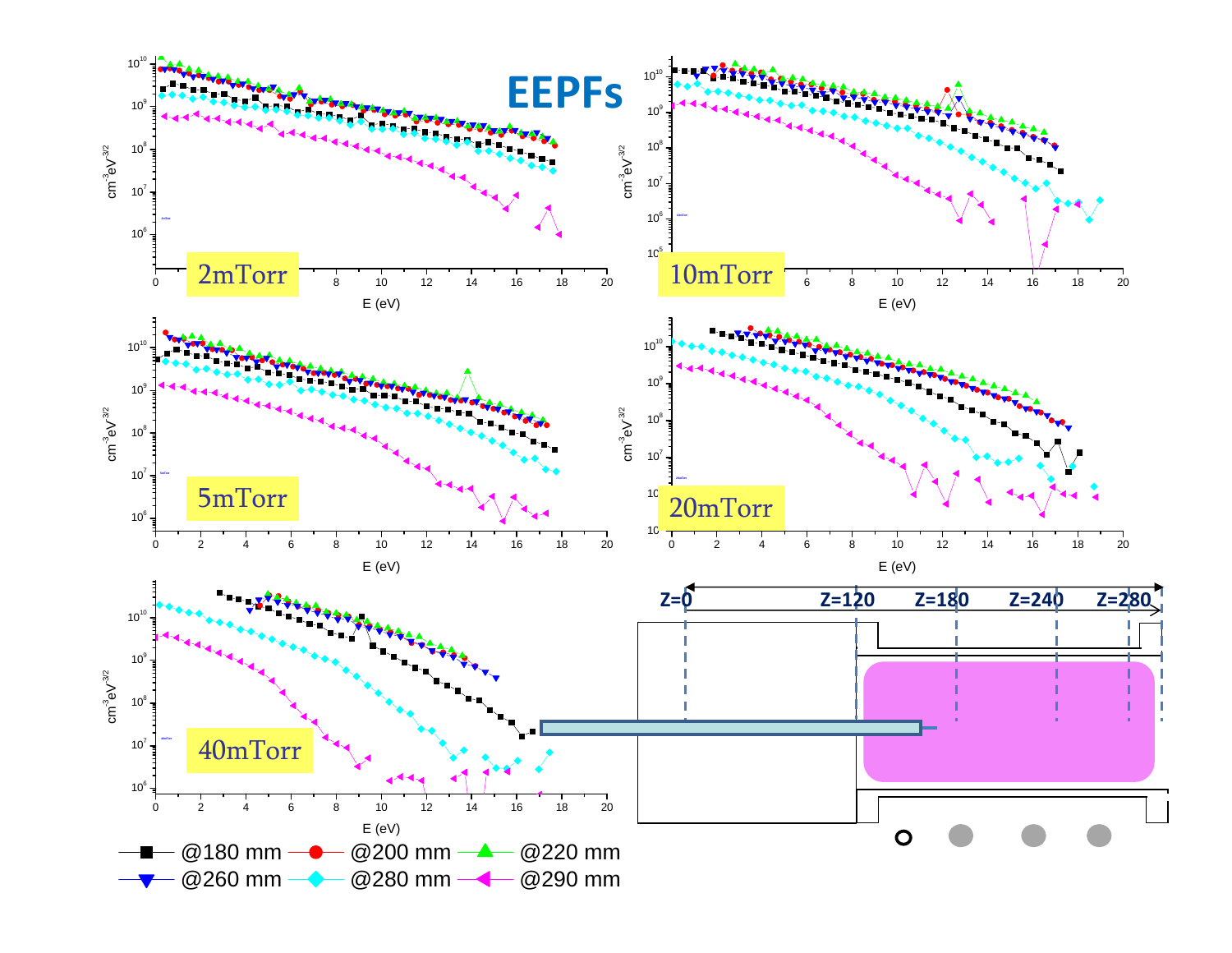## **Vp (and hence mean ion energy) control by biasing the boundary electrode**

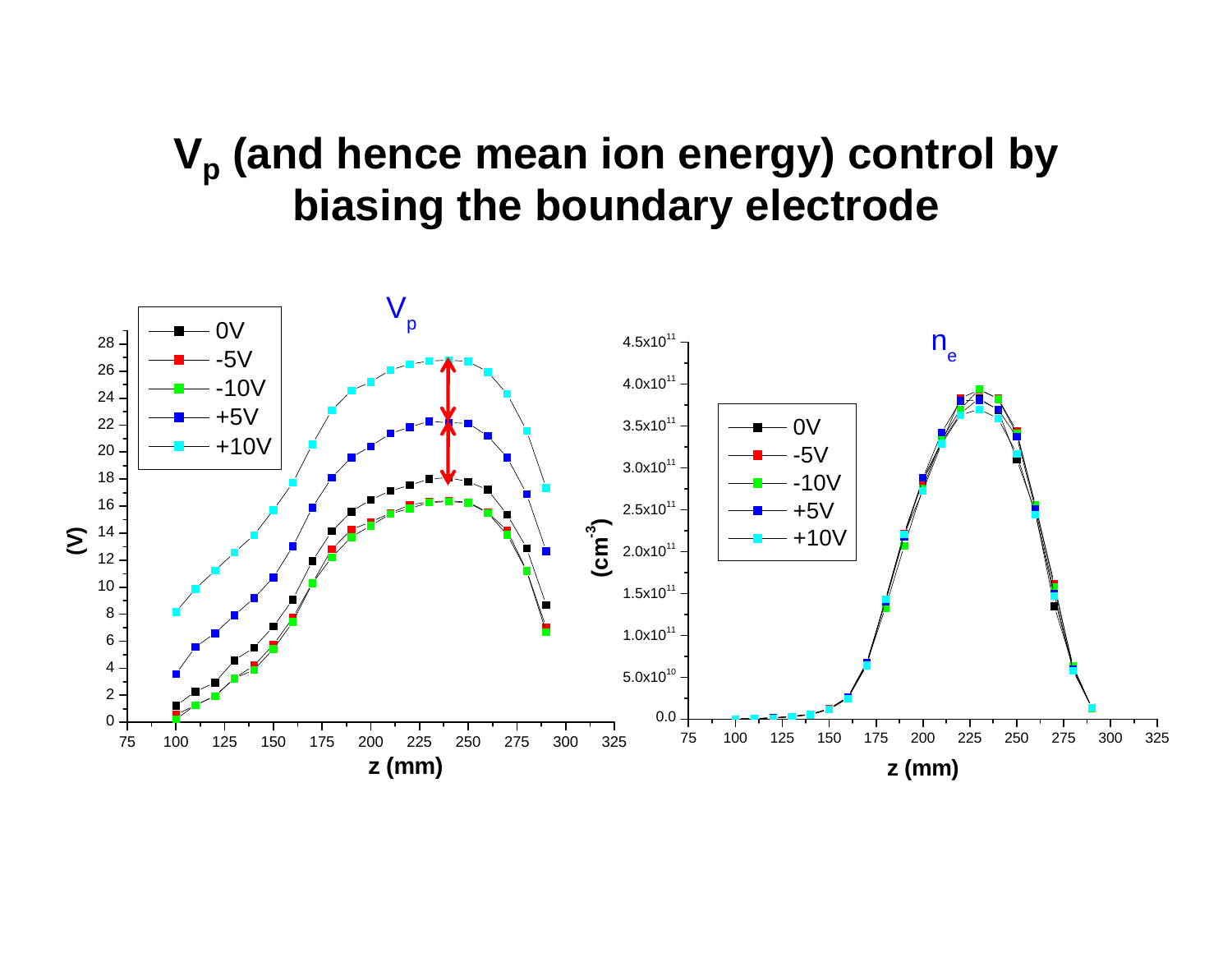## **Pulsed plasma system**

• 13.56 MHz power, 10kHz modulation frequency



- Vary duty cycle
- $\bullet$  Measure T<sub>e</sub>, n<sub>e</sub>, n<sub>i</sub>+, etc.
- Motivation: Reduce IEDF, IADF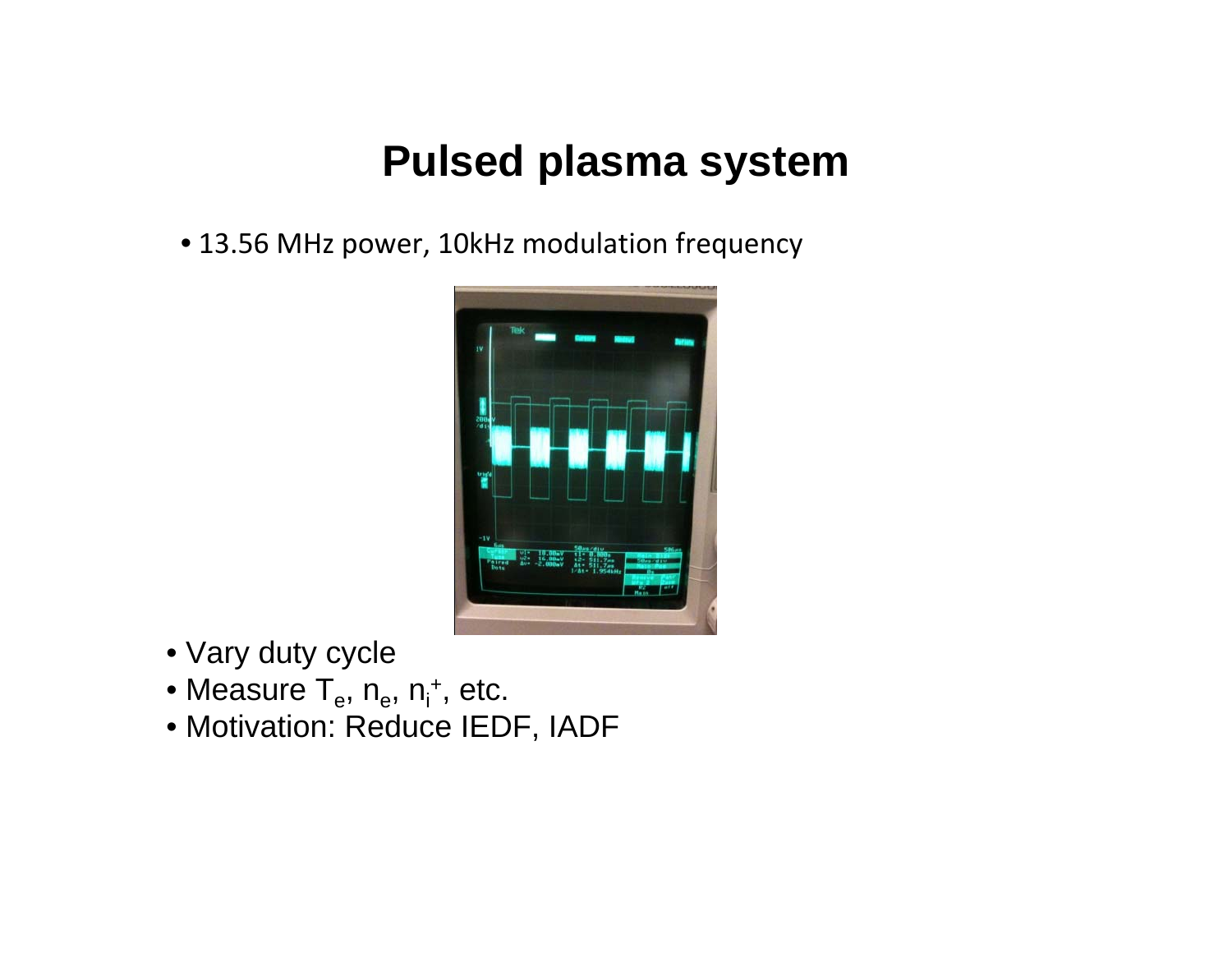${\sf T_e}$  &  ${\sf V_p}$ 

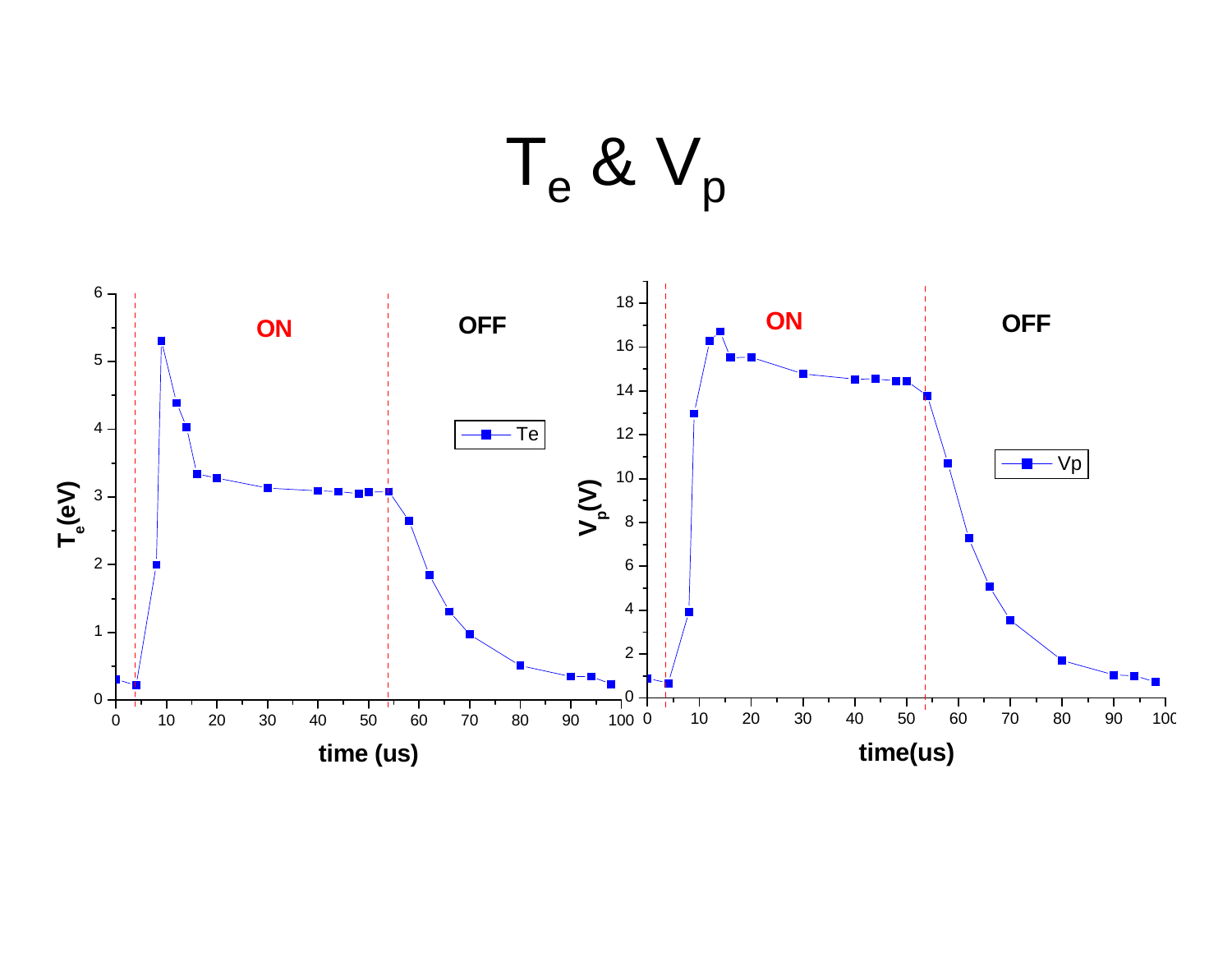# $\mathsf{n}_{\mathsf{i}}$  &  $\mathsf{n}_{\mathsf{e}}$

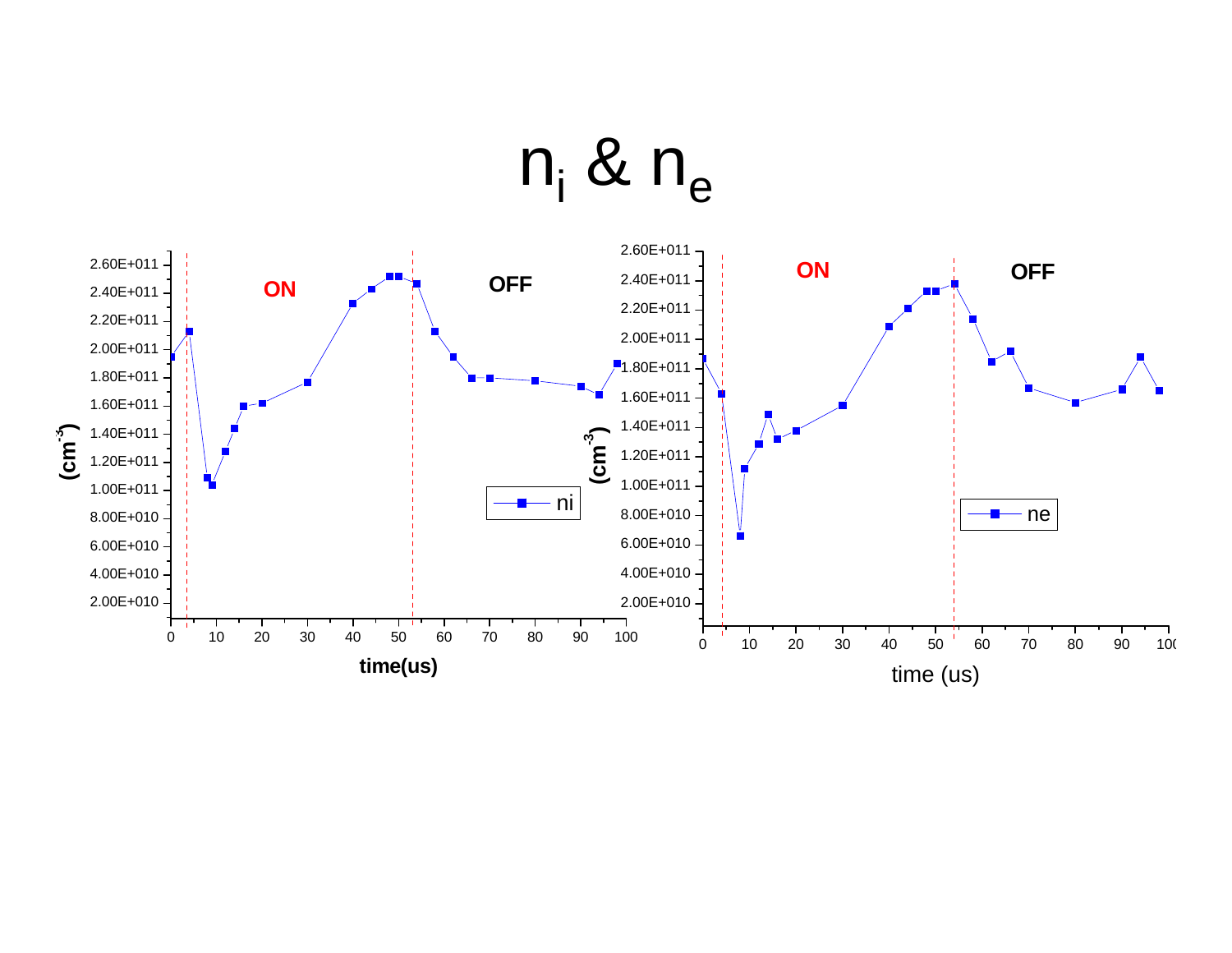### **Unusual I-V Characteristics in the initial stages of the ON period under some conditions**

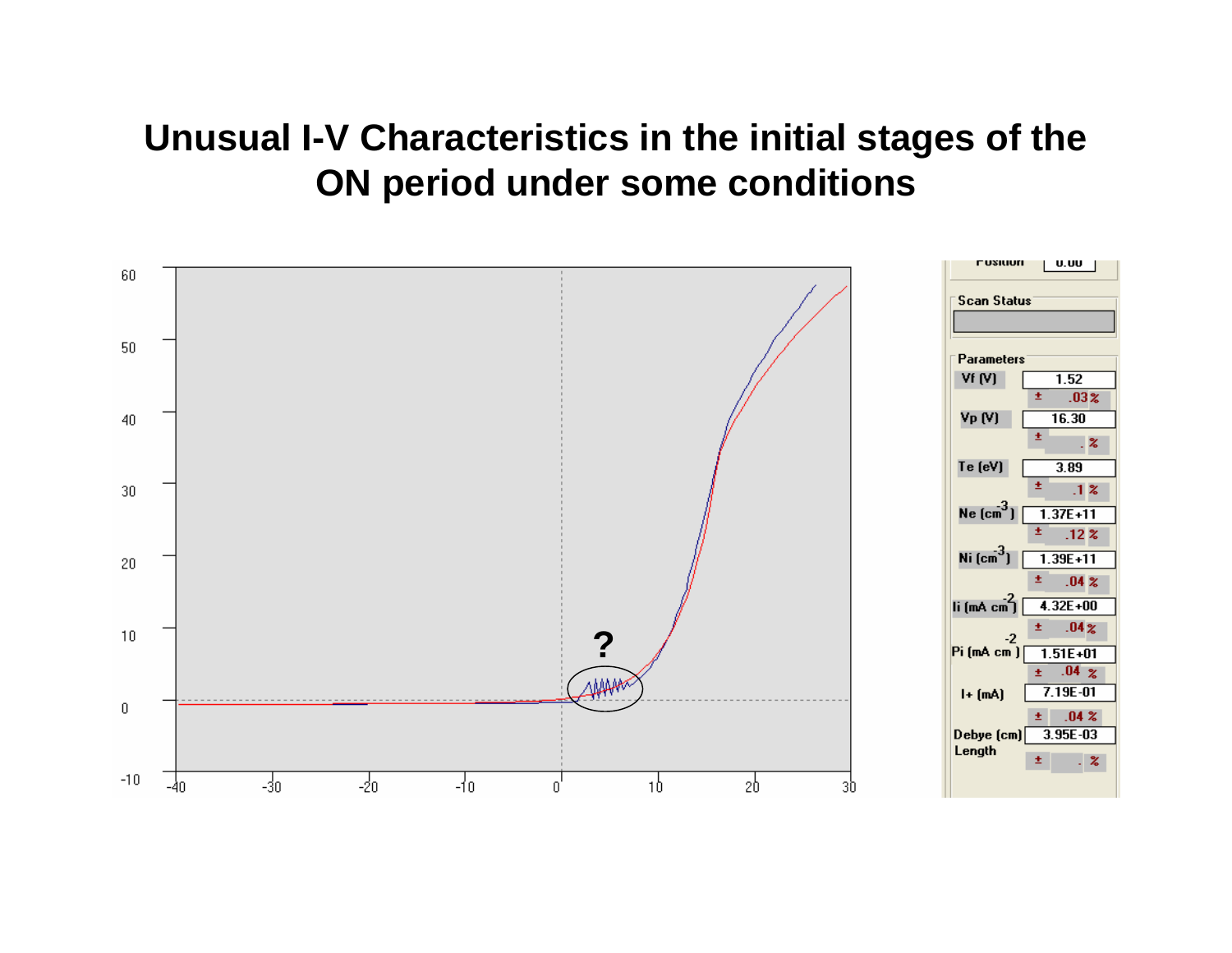### **EEPFs @10us into ON cycle as a function of duty cycle**

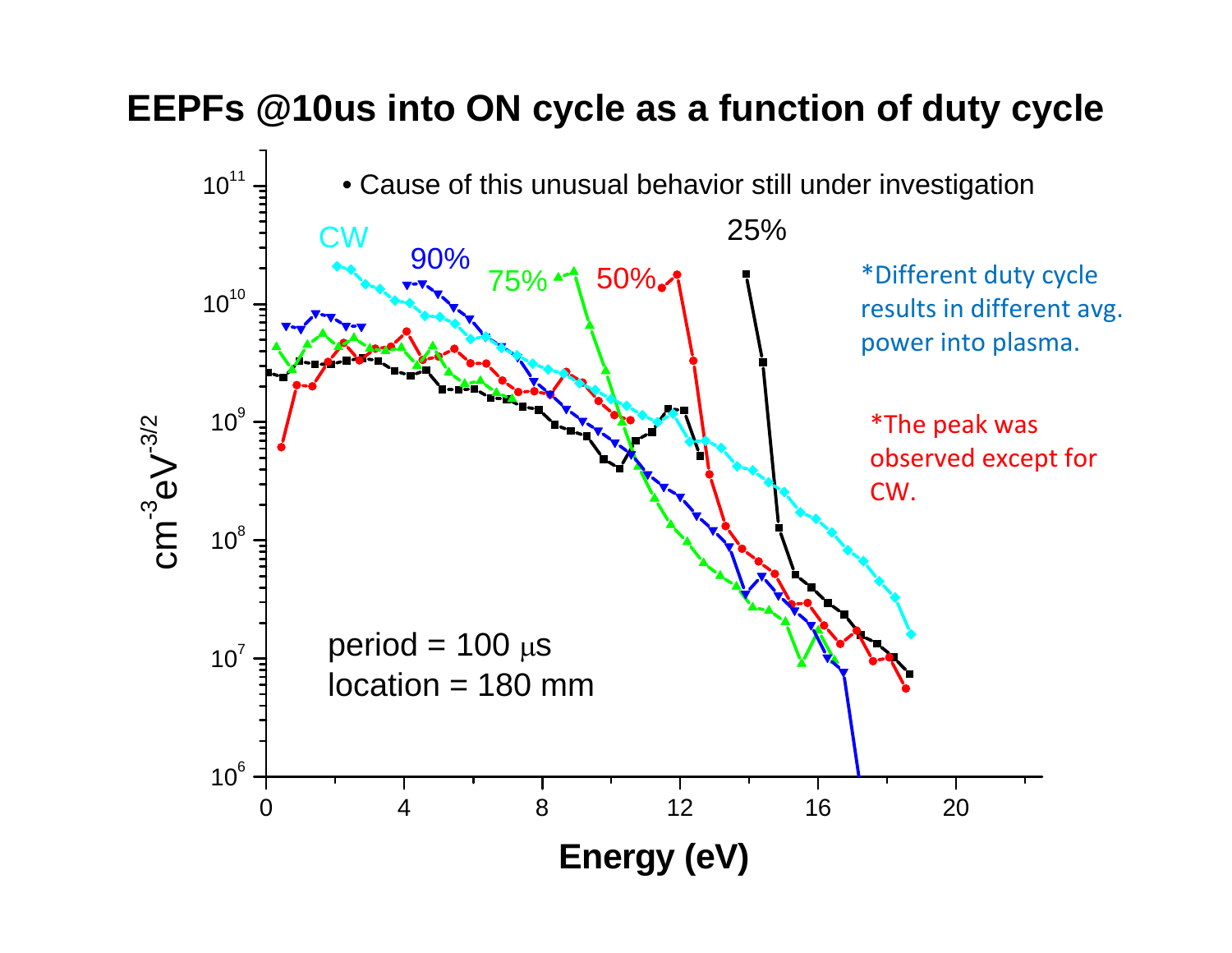#### **Trace Rare Gases Optical Emission Spectroscopy (TRG-OES)**

- Add non-perturbing traces (1% each) of Xe, Kr, Ar, and Ne to the process gas.
- $\bullet$   ${\cal T}_e$  and even EEDFs derived from optical emission from the Paschen 2p levels.
- $\bullet$   ${\cal T}_e$  is determined from a comparison of measured intensities with relative intensities computed from a model, with  $\mathcal{T}_{\mathbf{e}}$  or the EEDF as an adjustable parameter.



• See review article: "Plasma Electron Temperatures and Electron Energy Distributions Measured by Trace Rare Gases Optical Emission Spectroscopy", J. Phys. D.: Appl. Phys. **37**, R217 (2004).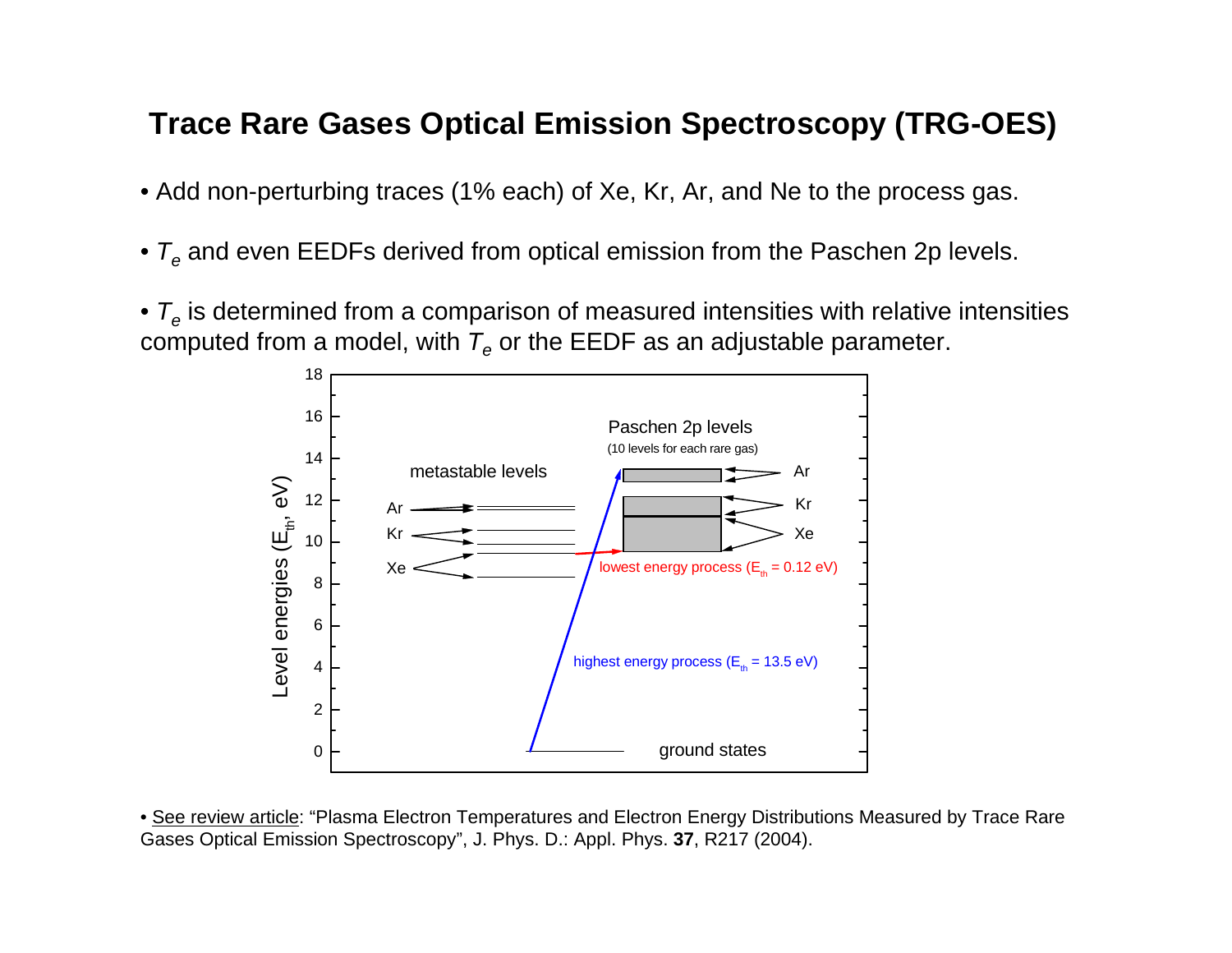### **Comparison of EEDFs in Cl 2 Plasma Measured with a Langmuir Probe and Derived from TRG-OES**

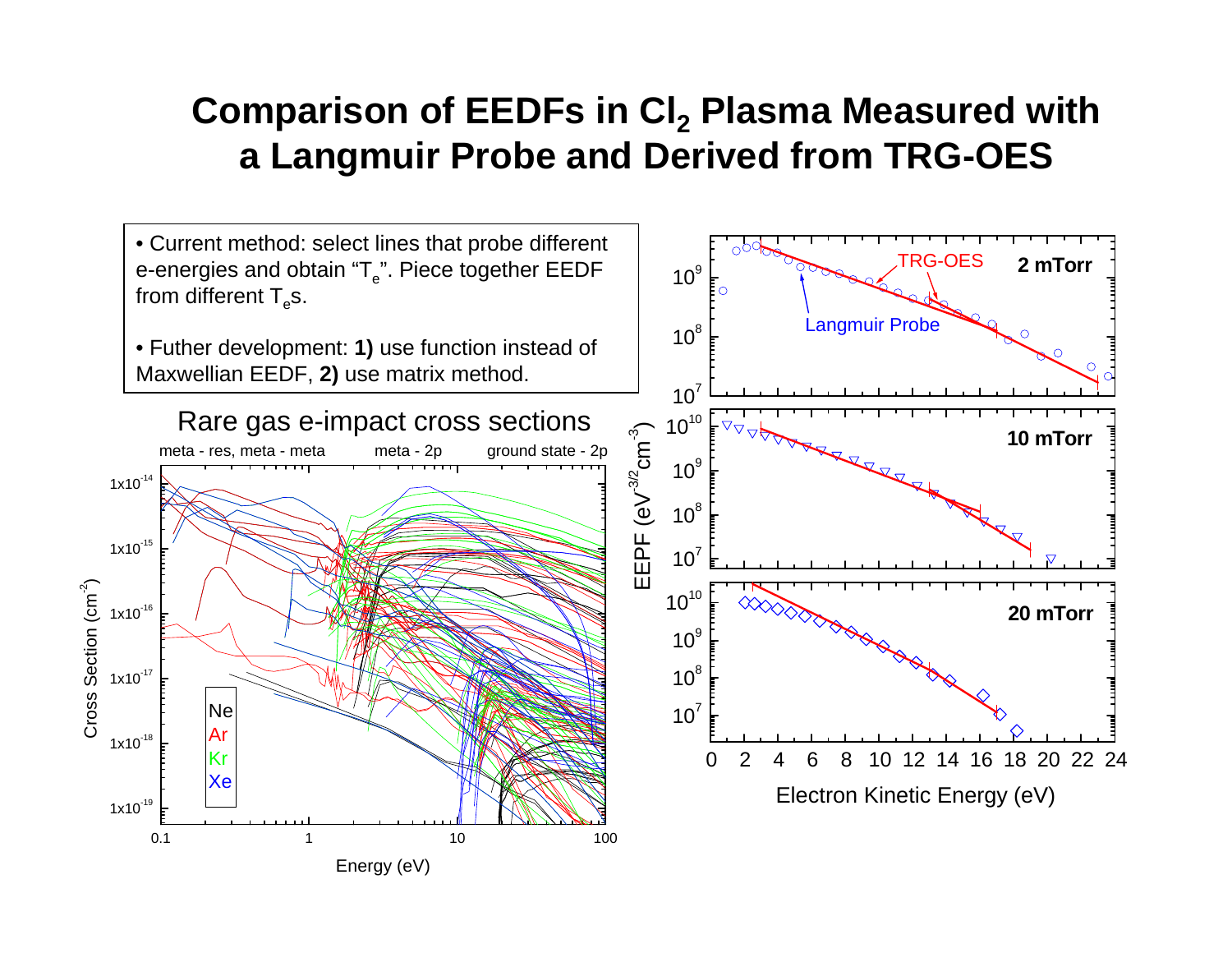## **Summary**

- Novel reactor partially completed and successfully tested.
- Behavior as expected except for unusual oscillation in I-V characteristic during initial portion of ON cycle of pulsed ICP.

## **Future Work**

- Investigate other rare gases, molecular gases
- Invoke full capabilities of the reactor (vary boundary voltage, pulsing of both ICPs, etc) and measure IEDFs.
- Explore injection of upper plasma into lower plasma for influencing EEDF.
- Begin TRG-OES validation and collaborations with center members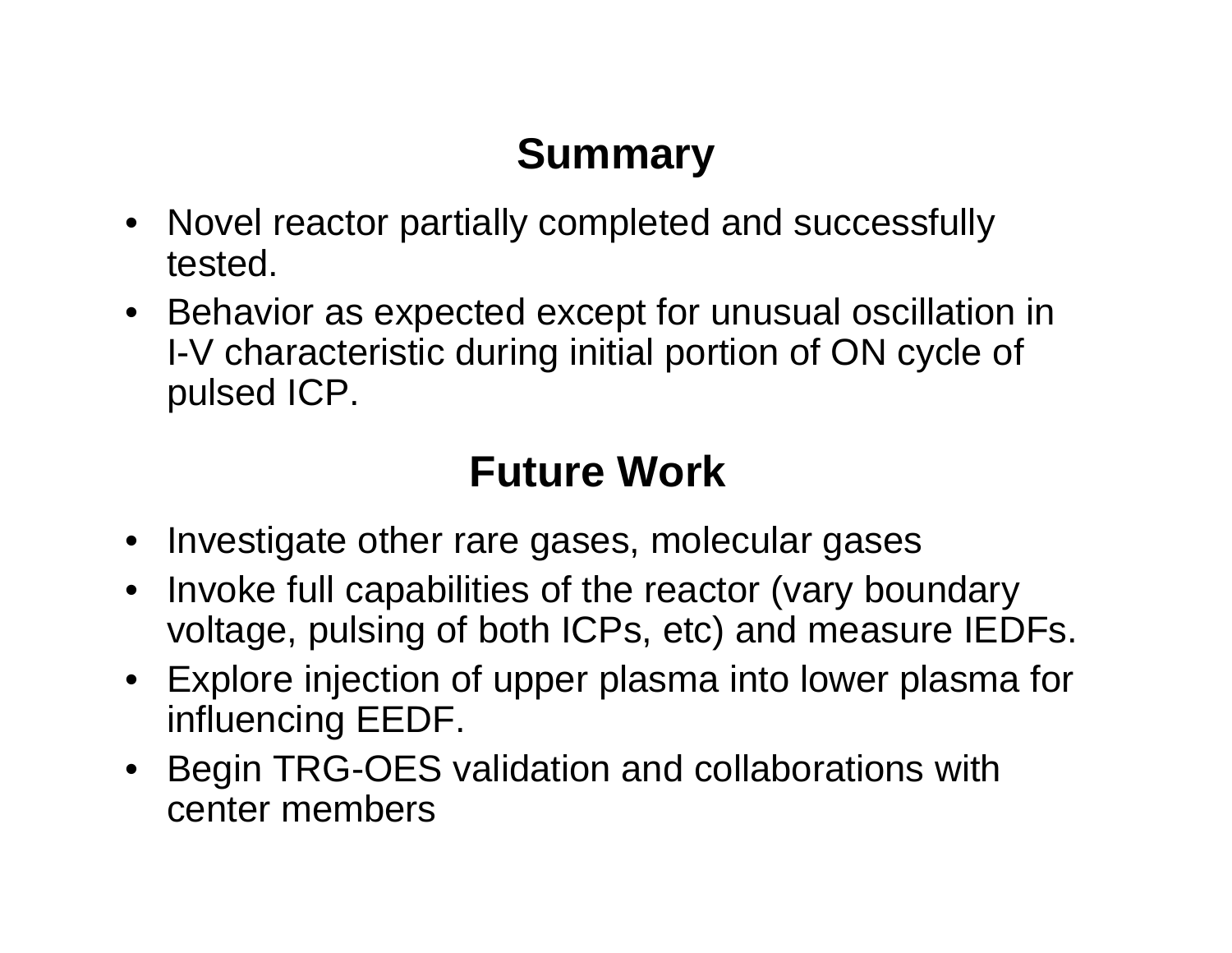## **Part 2: Modeling and Simulations**

## **Goals and Approach**

- $\bullet$  **General Goal**: **Develop methodologies to achieve "tailored" plasma electron and ion energy distribution functions (EEDFs and IEDFs).**
- • Focus of this presentation is IEDFs.
	- **Conventional problem**: **Given the plasma operating parameters, predict or measure the resulting IEDF.**
	- **Inverse problem**: **Given a desired IEDF, predict or establish the plasma operating parameters that will yield that IEDF.**
- $\bullet$ Ultimate goal is solution of the inverse problem.
- $\bullet$ Use combination of experiments and modeling/simulation.
- $\bullet$ Modeling is semi-analytic.
- $\bullet$  Simulation is PIC using in-house codes (Nam, Economou and Donnelly, PSST, 16, 90 (2007)) or PDP1 (Verboncoeur, Alves, Vahedi, Birdsall, J. *Comp. Phys*., **104**, 321 (1993)).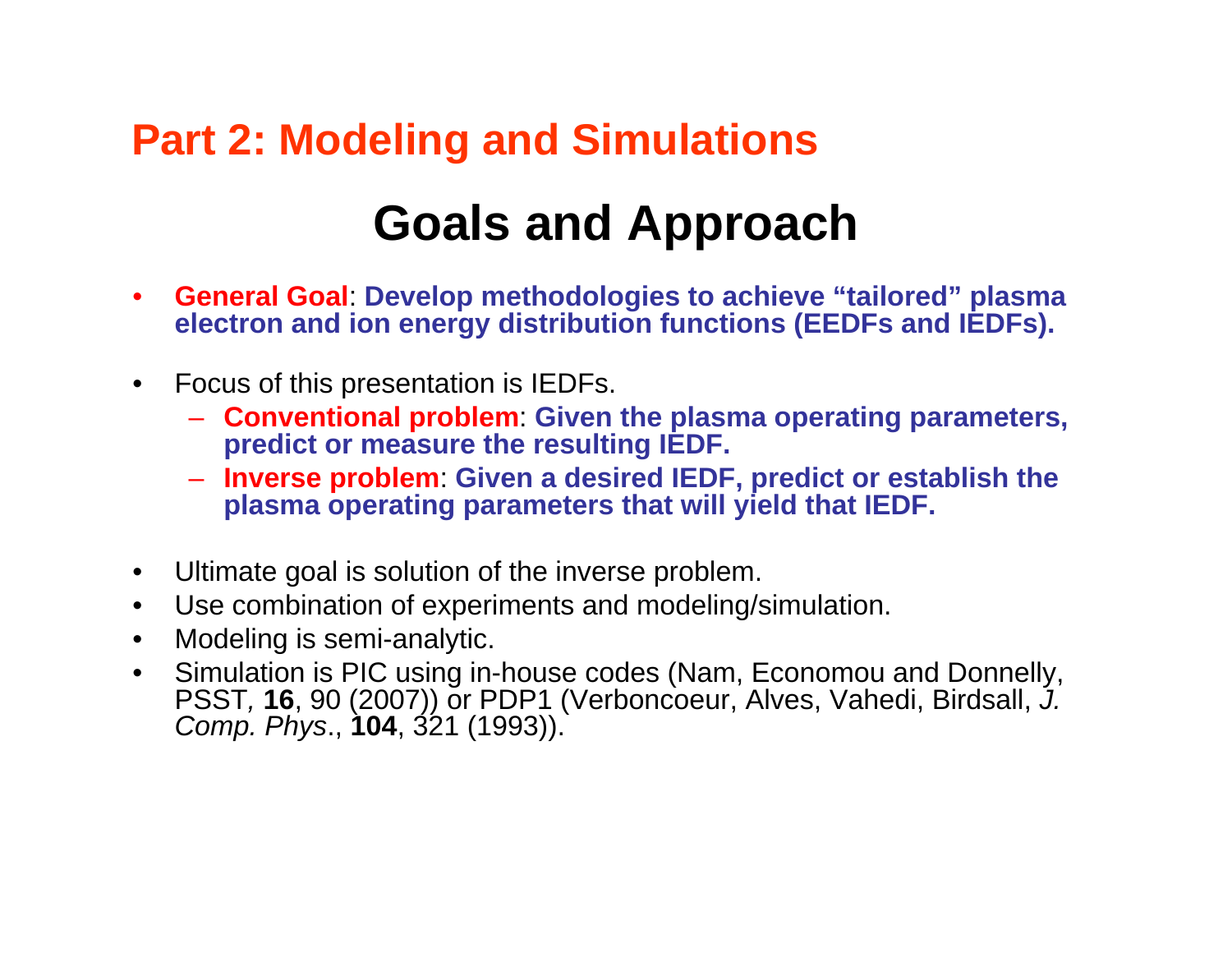## **"Tailored" Ion Energy Distributions**

**Pulsed plasma with synchronous application of a boundary voltage, allow the generation of a nearly monoenergetic IEDF with controlled energy.**



**Experiment: Xu, Economou, Donnelly and Ruchhoeft,** *Appl. Phys. Lett***., 87, 041502 (2005).**

**PIC Simulation: Nam, Economou, and Donnelly,**  *Plasma Sources Sci. Technol.,* **16, 90 (2007).**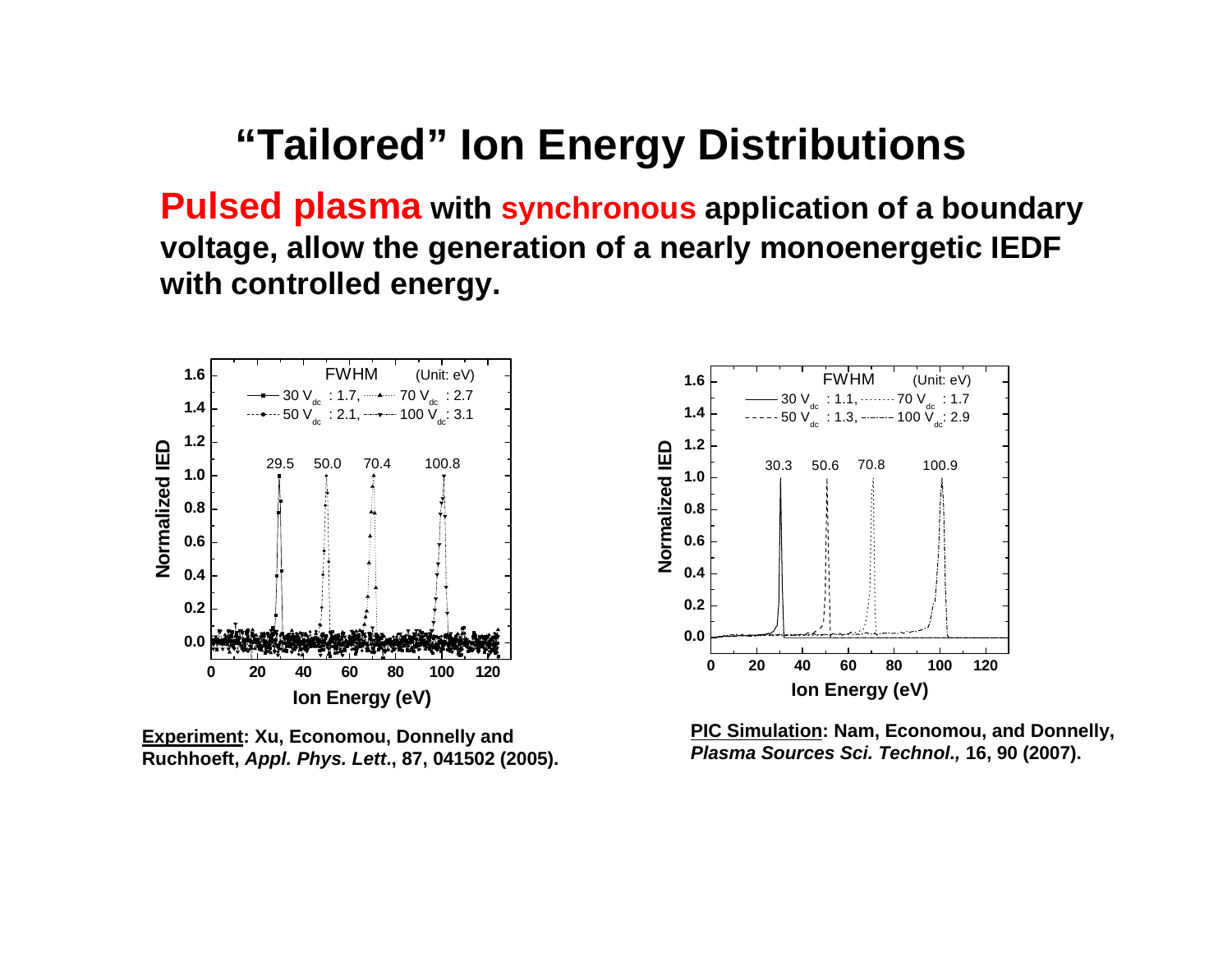## Pulsed Plasma can also Improve Ion Directionality

$$
\theta_{IAD} \sim \arctan(\frac{kT_{i,sh}}{eV_{sh}})^{1/2}
$$

**Assumes collisionless sheath**



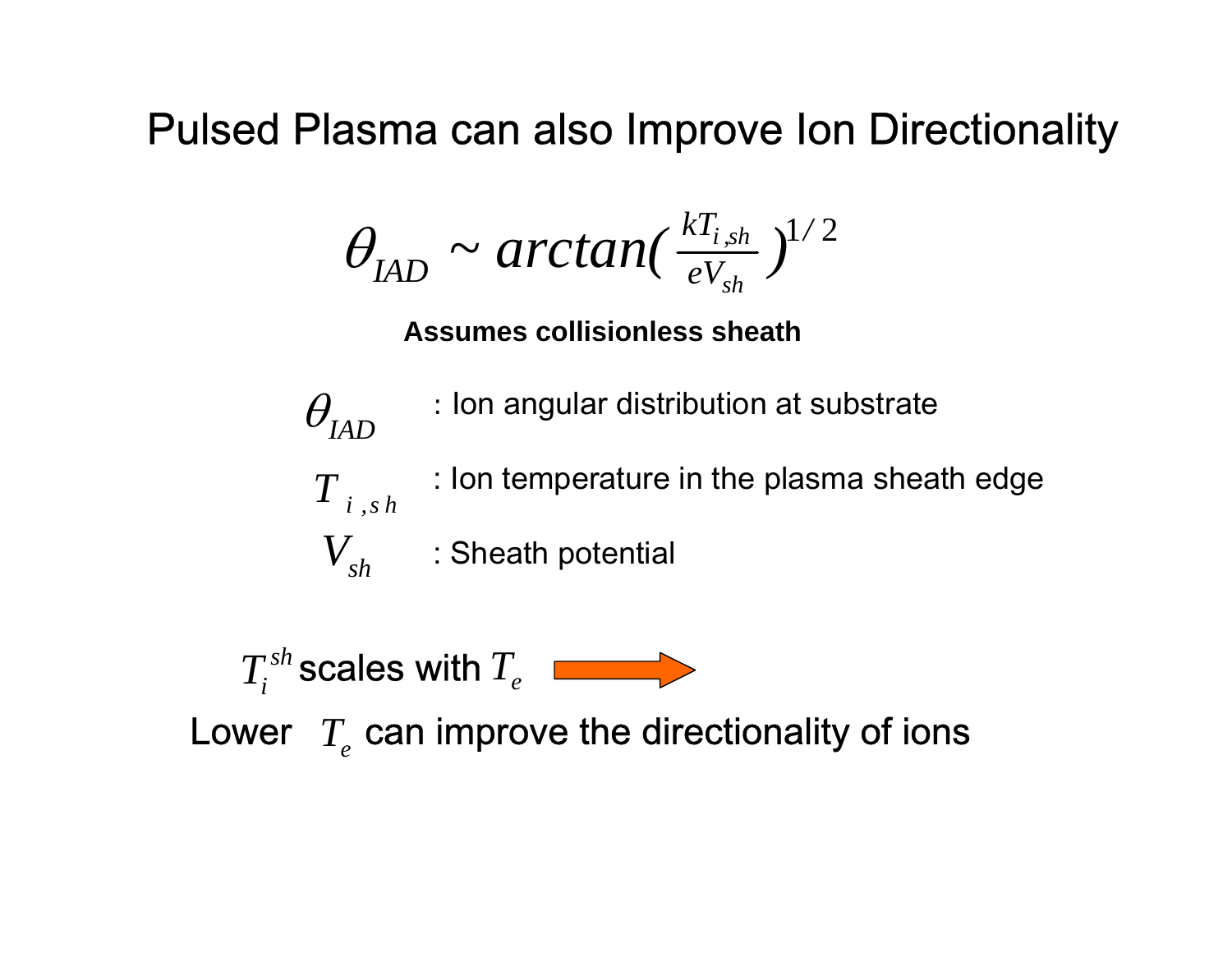## **Electrode Immersed in Semi-infinite CW Plasma**

**Plasma density and electron temperature are not affected by electrode potential**

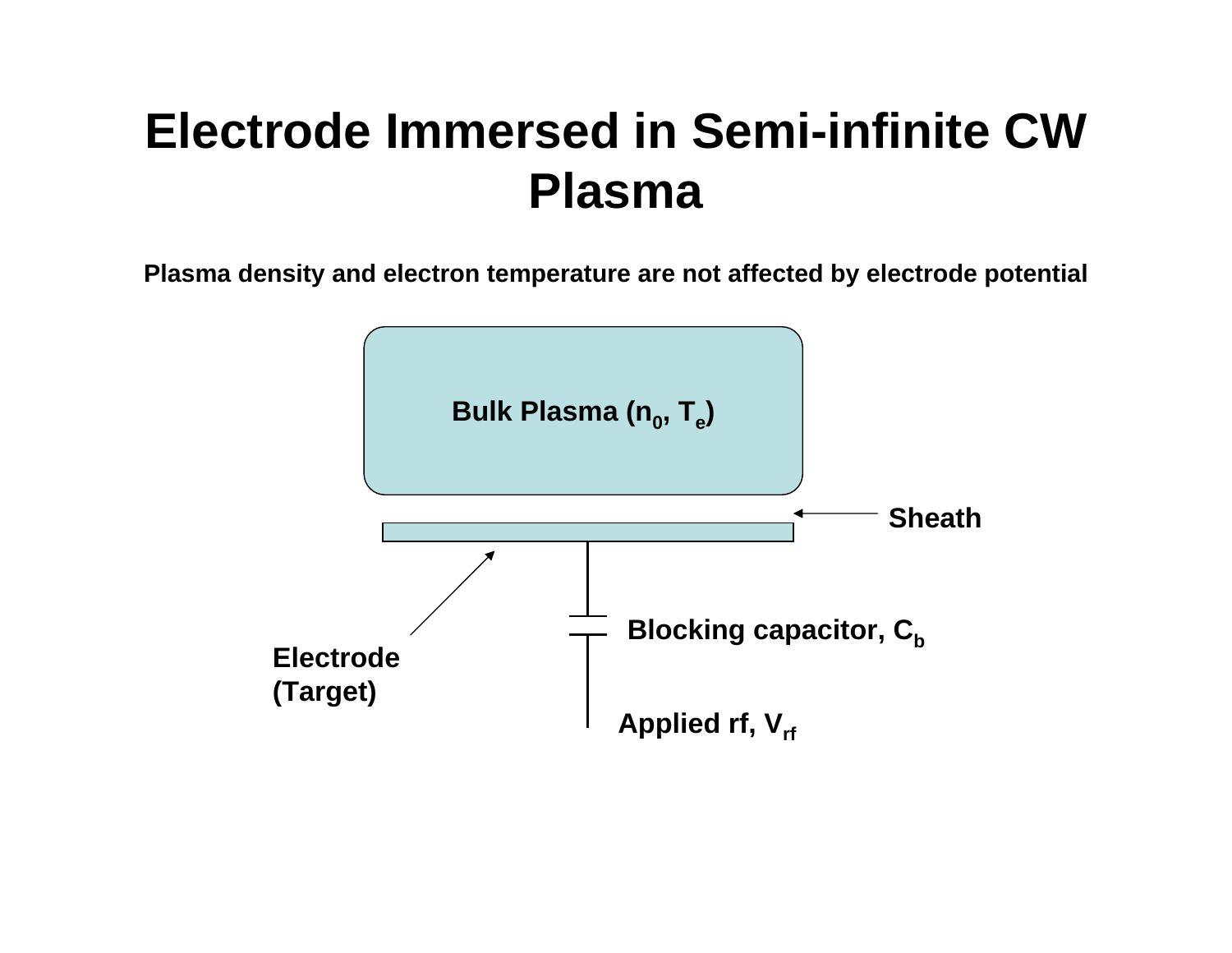## **Semi-analytic Model (cont.)**

#### **Schematic of the sheath region**



- 1. Electrode immersed in semi-infinite plasma of given electron (ion) density and electron temperature.
- 2. Electron, ion and displacement currents flow through the sheath.
- 3.  $\,$  Non-linear sheath capacitance  ${\rm C}_{\rm s}$  is calculated from the electric field at the electrode, E.

$$
C_{s} = -\varepsilon_{0} A \frac{\partial E}{\partial V_{s}}
$$

$$
E = -\sqrt{\frac{2n_1kT_e}{\varepsilon_0}} \left[ exp(\frac{e(V_s - V_1)}{kT_e}) + \frac{V_s}{V_1} - 2 \right]^{1/2}
$$

- A. Metze et al., *J. Appl. Phys*., **60**, 3081 (1986).
- P. Miller and M. Riley, *J. Appl. Phys*., **82**, 3689 (1997).
- T. Panagopoulos and D. Economou, *JAP*, **85**, 3435 (1999).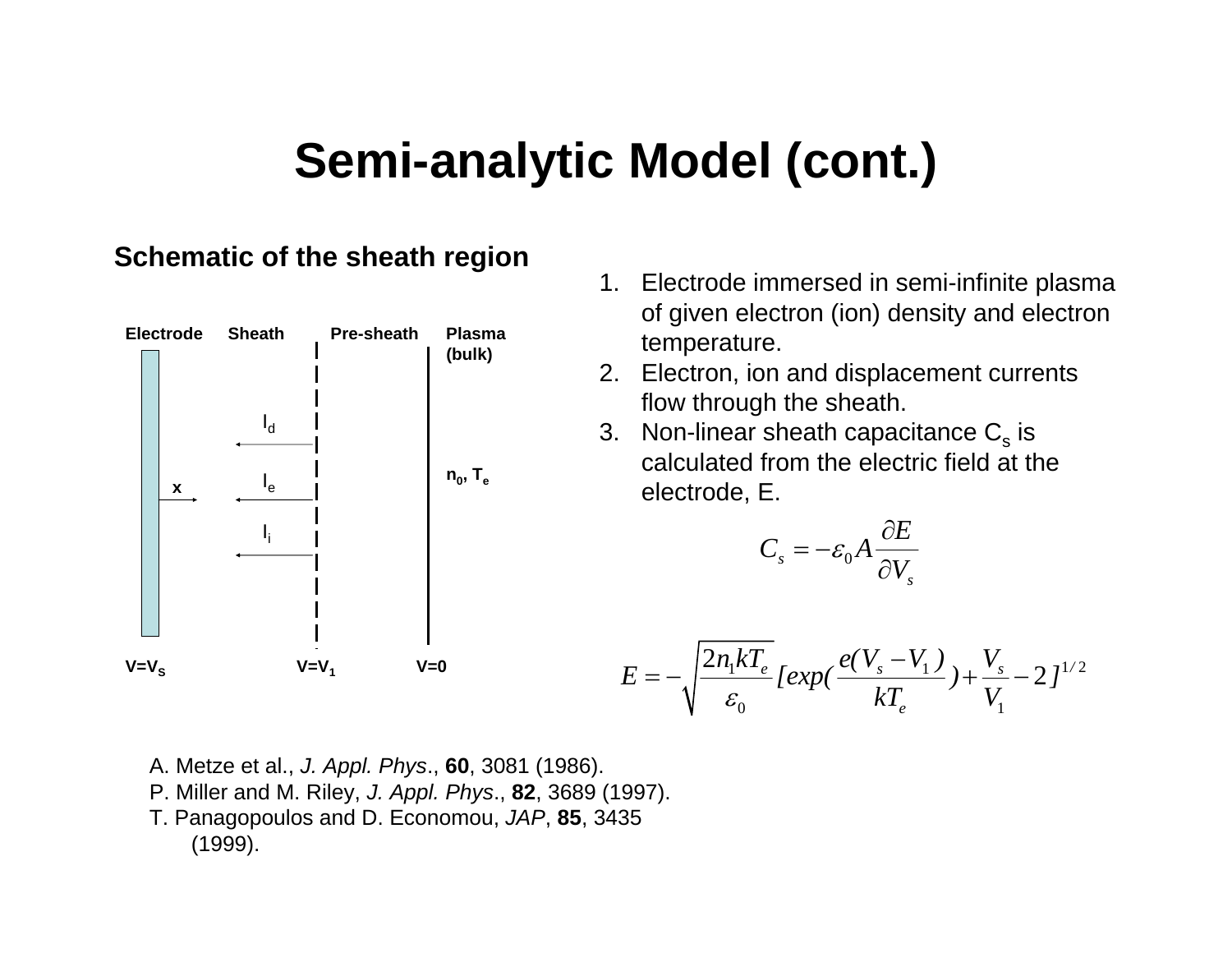## **Semi-analytic Model (cont.)**

•Equivalent circuit, see A. Metze et al., *J. Appl. Phys*., **60**, 3081 (1986).



Desired voltage  $\mathsf{V}_{\mathsf{rf}}$  is applied through blocking capacitor,  $\mathsf{C}_{\mathsf{b}}.$ Given  $\mathsf{n_0}, \, \mathsf{T_e}, \, \mathsf{V_{\mathsf{rf}}}$  and  $\mathsf{C}_{\mathsf{b}},$  calculate  $\mathsf{V_{\mathsf{d}}}, \, \mathsf{V_{\mathsf{T}}}$  and  $\mathsf{V_{\mathsf{p}}}.$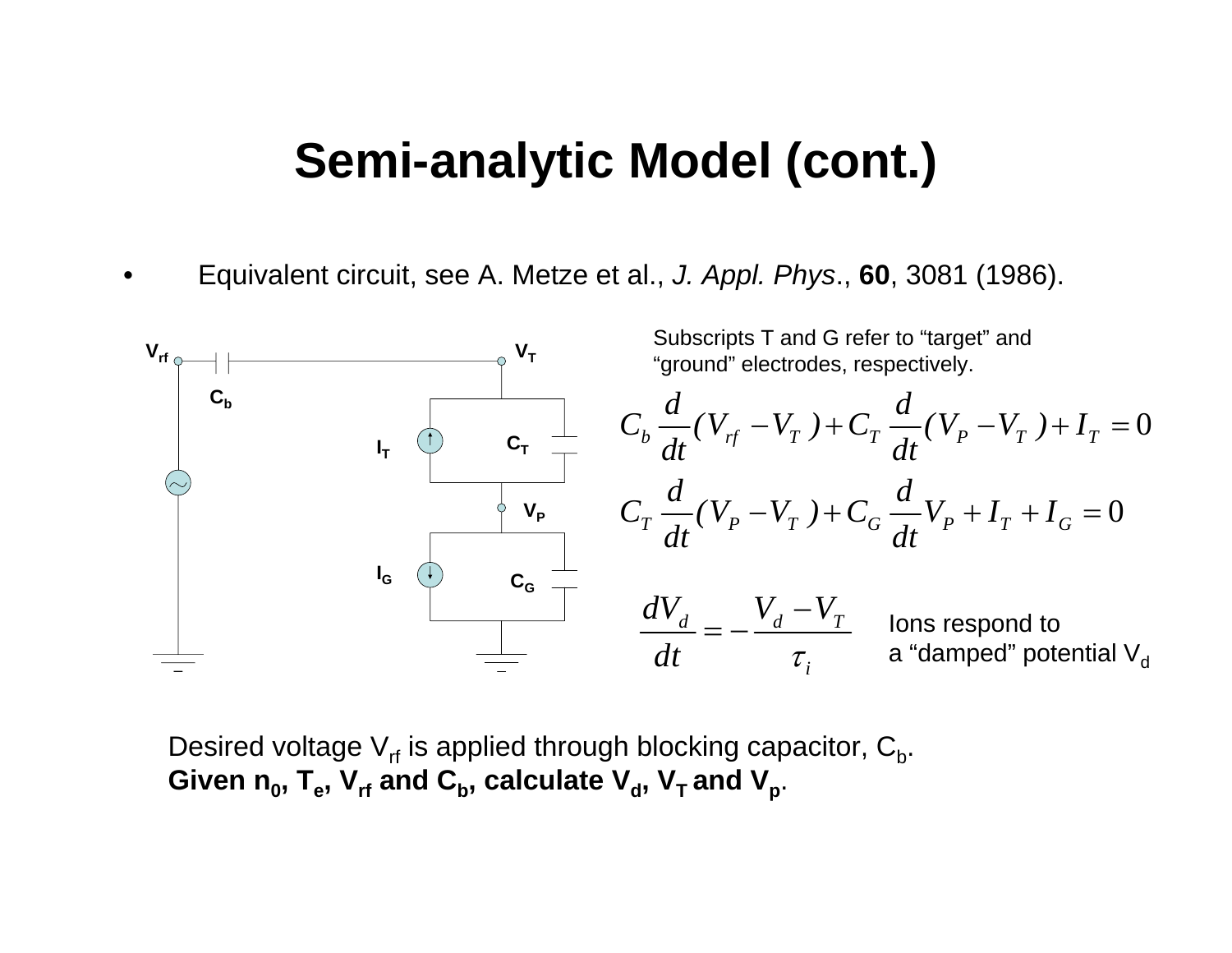## **Semi-analytic Model**

 $\bullet~$  Having determined  $\mathsf{V}_{\mathsf{d}}$ , find ion energy distribution P(E).

$$
P(E) = \frac{1}{2\pi} \left| \frac{dV_d}{d(\omega t)} \right|_{E=eV_d}^{-1}
$$

A. Metze et al., *J. Appl. Phys*., **60**, 3081 (1986). E. Kawamura et al., *Plasma Sources Science & Technology*, **8**, R45 (1999).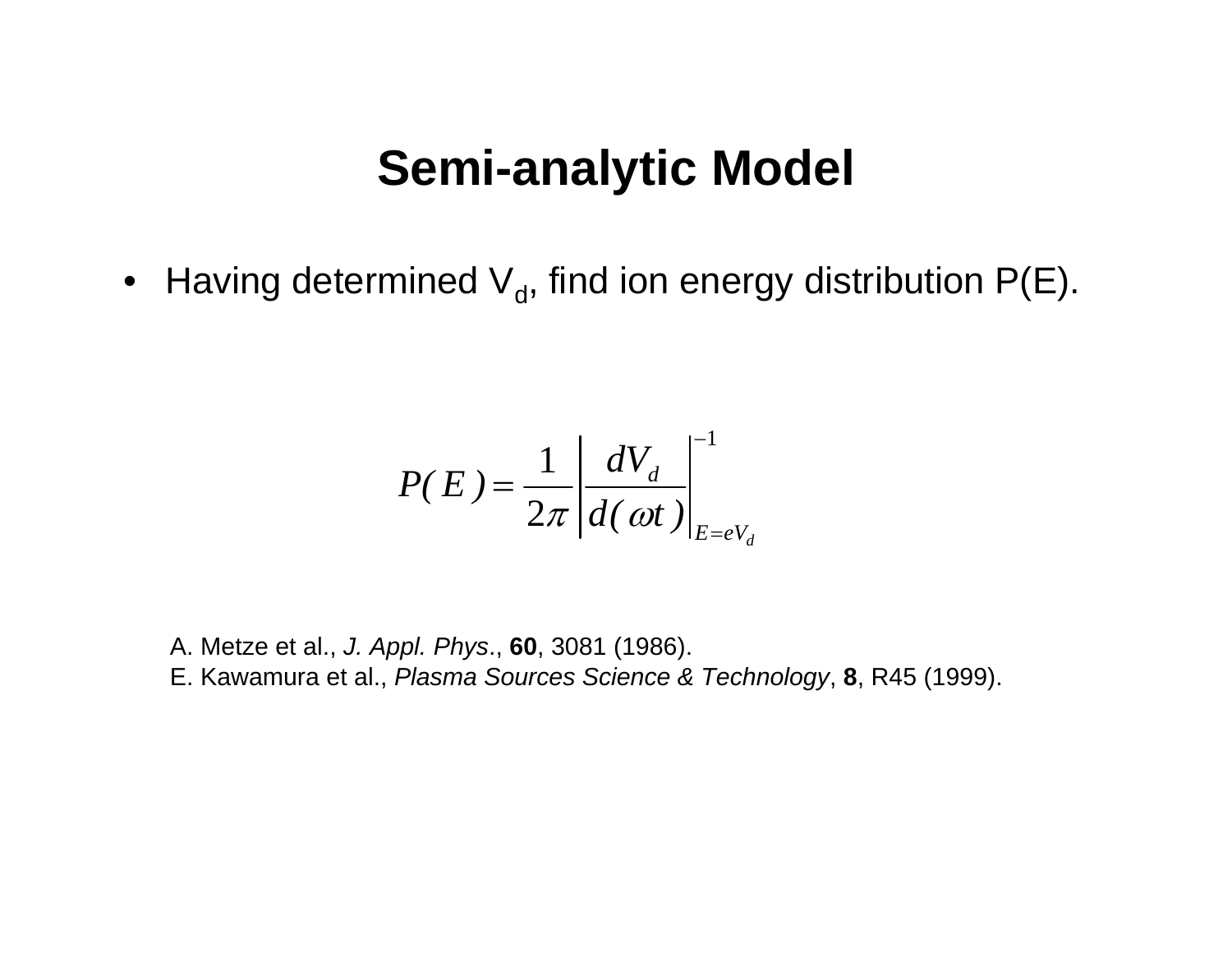## **Tailored Voltage Waveforms**

### **Apply a "tailored" voltage waveform (non-sinusoidal) on a target electrode so that the desired IEDF is obtained.**

- 1. E. V. Barnat and T.-M. Lu, *J. Vac. Sci. Technol. A*, **17**, 3322 (1999).
- 2. S.-B. Wang and A. E. Wendt, *J. Appl. Phys*., **88**, 643 (2000).
- 3. E. V. Barnat and T.-M. Lu, *J. Appl. Phys*., **92**, 2984 (2002).
- 4. A. Agarwal and M. J. Kushner, *J. Vac. Sci. Technol. A*, **23**, 1440 (2005).
- 5. F. L. Buzzi, Y.-H. Ting and A. E. Wendt, *PSST*, **18**, 025009 (2009).
- 6. P. Kudlacek, R. F. Rumphorst, and M. C. M. van de Sanden, *J. Appl. Phys*., **106**, 073303 (2009).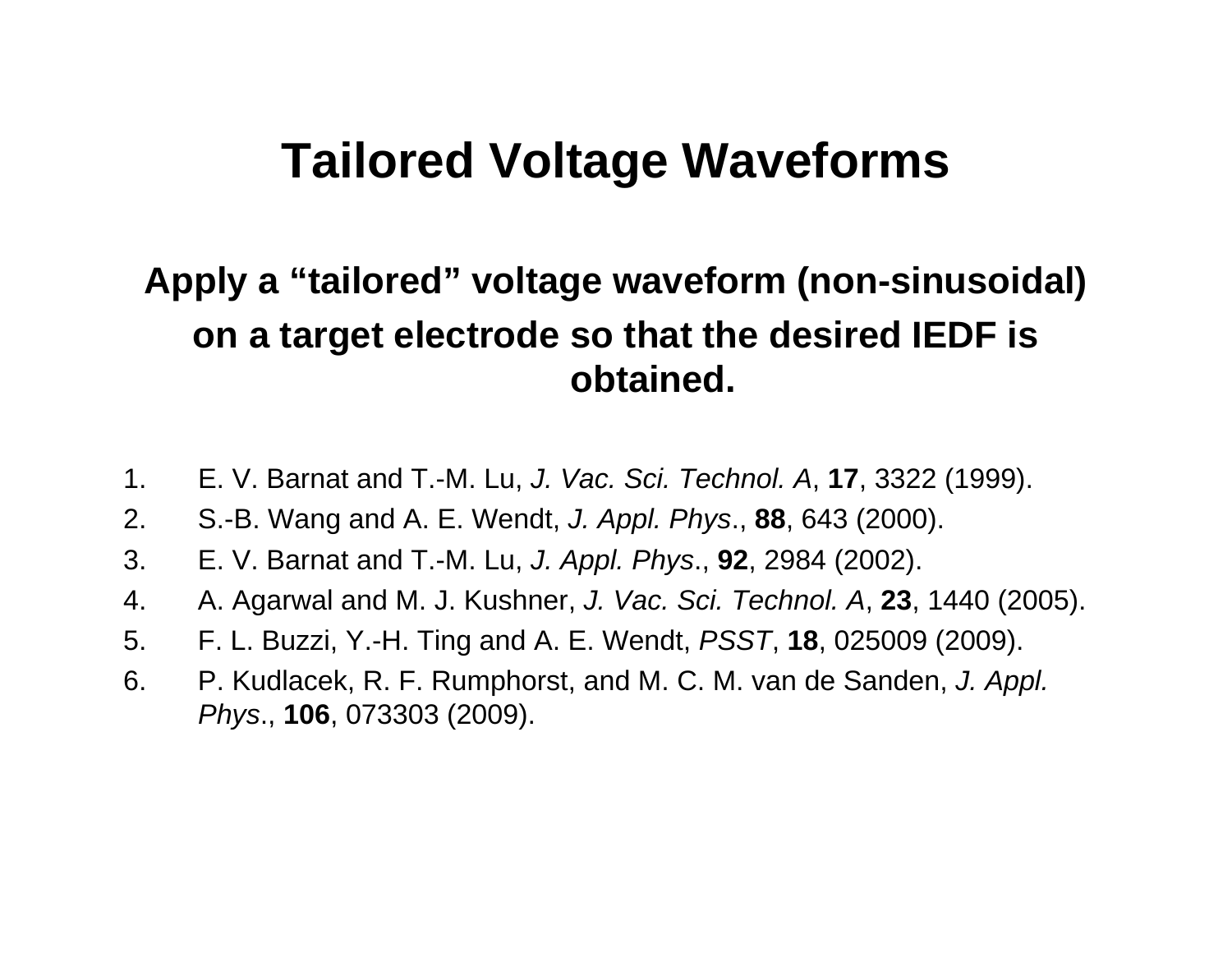## **Tailored voltage waveforms: Spikes**

**Target voltage and Ar+ IEDF** F. L. Buzzi et al. *PSST*, **18** (2009) 025009

**PIC simulation**:  $n_e = 4 \times 10^{16} \text{ m}^{-3}$ ,  $T_e = 2 \text{eV}$ 

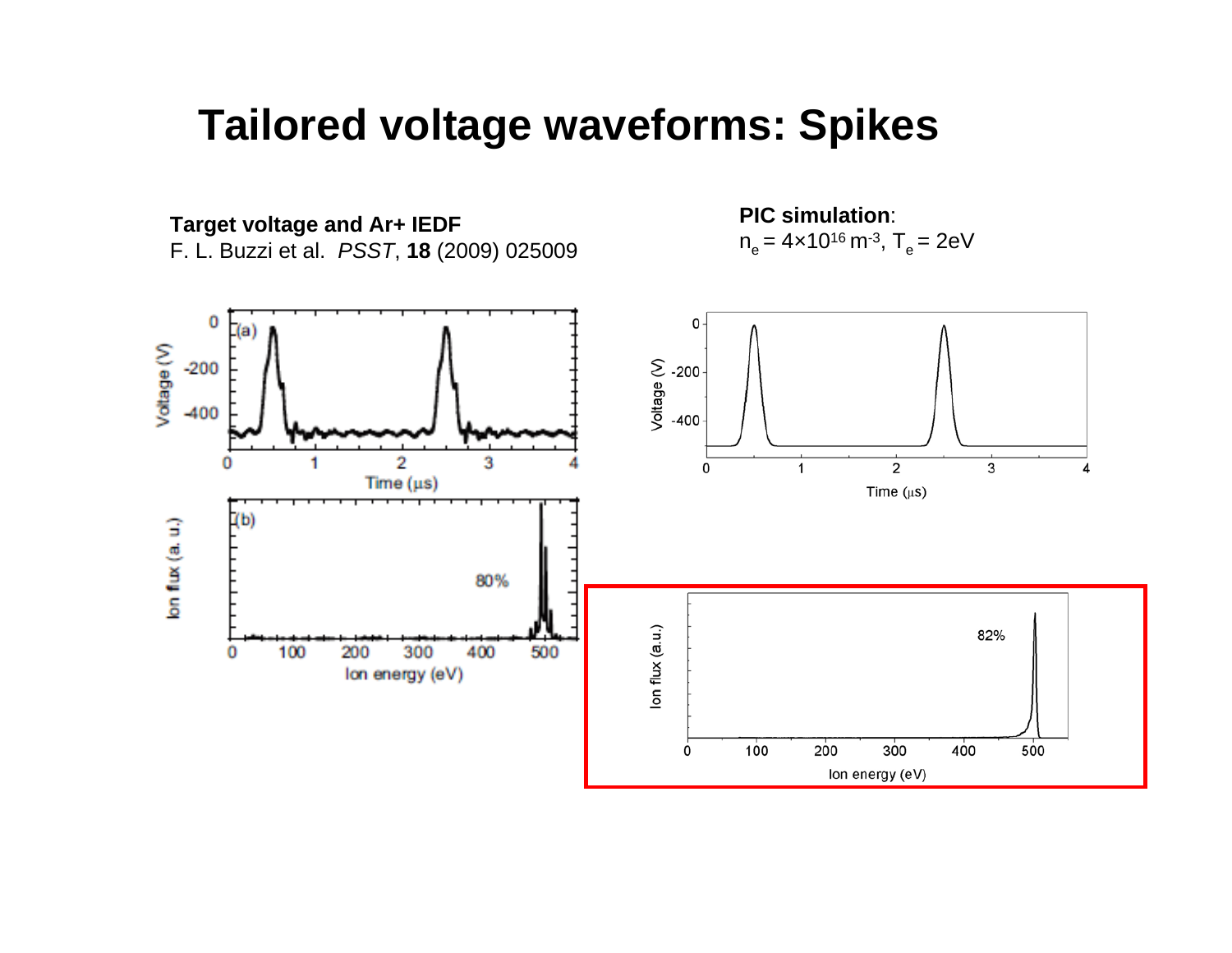## **Tailored voltage waveforms: Spikes**

**Semi-analytical model**:

 $n_e = 4 \times 10^{16} \text{ m}^3$ , T<sub>e</sub> = 2 eV, C<sub>B</sub> = 5  $\mu$ F

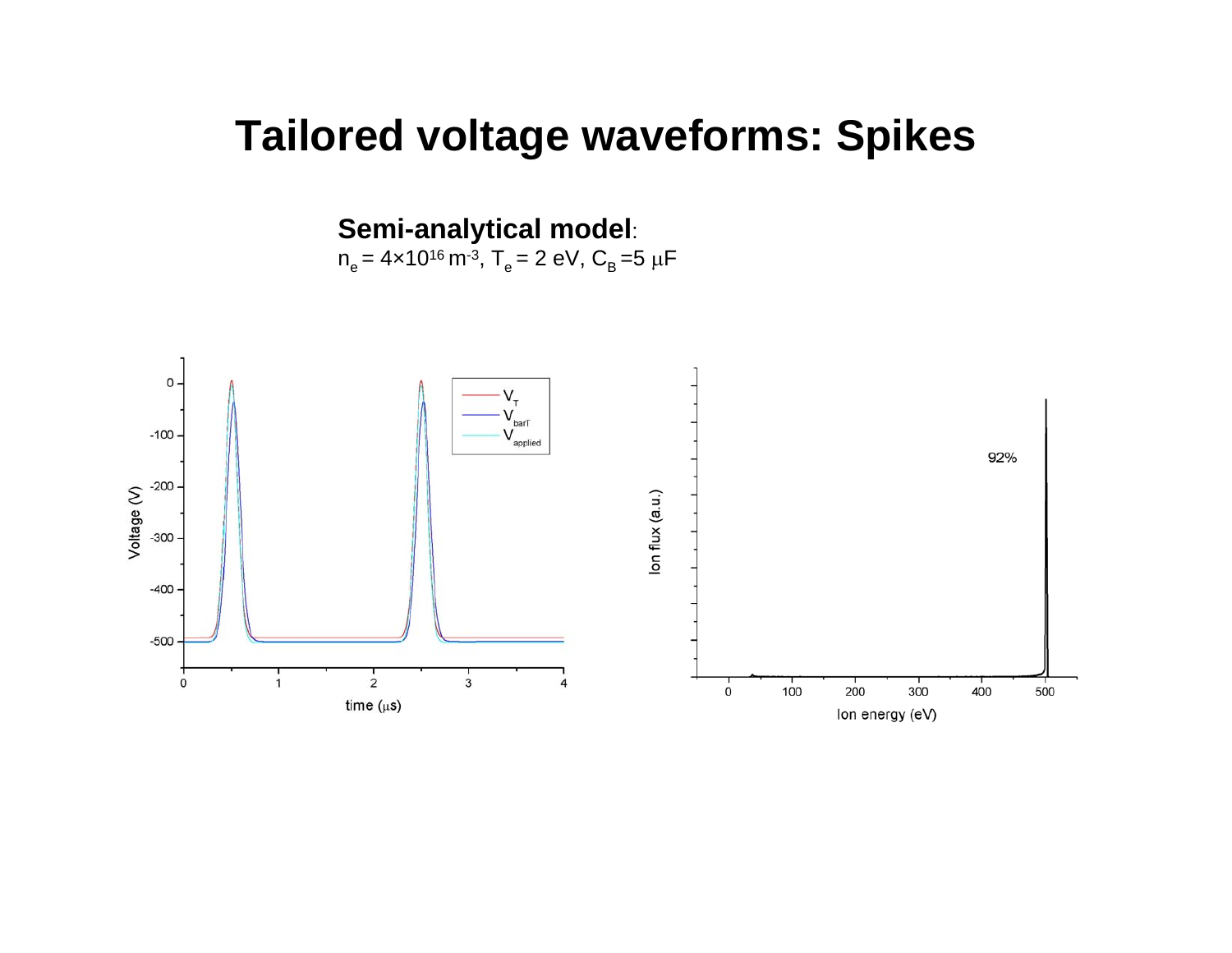### **Tailored voltage waveforms: Staircase**

**Target voltage and Ar+ IEDF** F. L. Buzzi et al. *PSST*, **18** (2009) 025009

**PIC simulation**: n<sub>e</sub> = 4×10<sup>16</sup> m<sup>-3</sup>, T<sub>e</sub> = 2eV

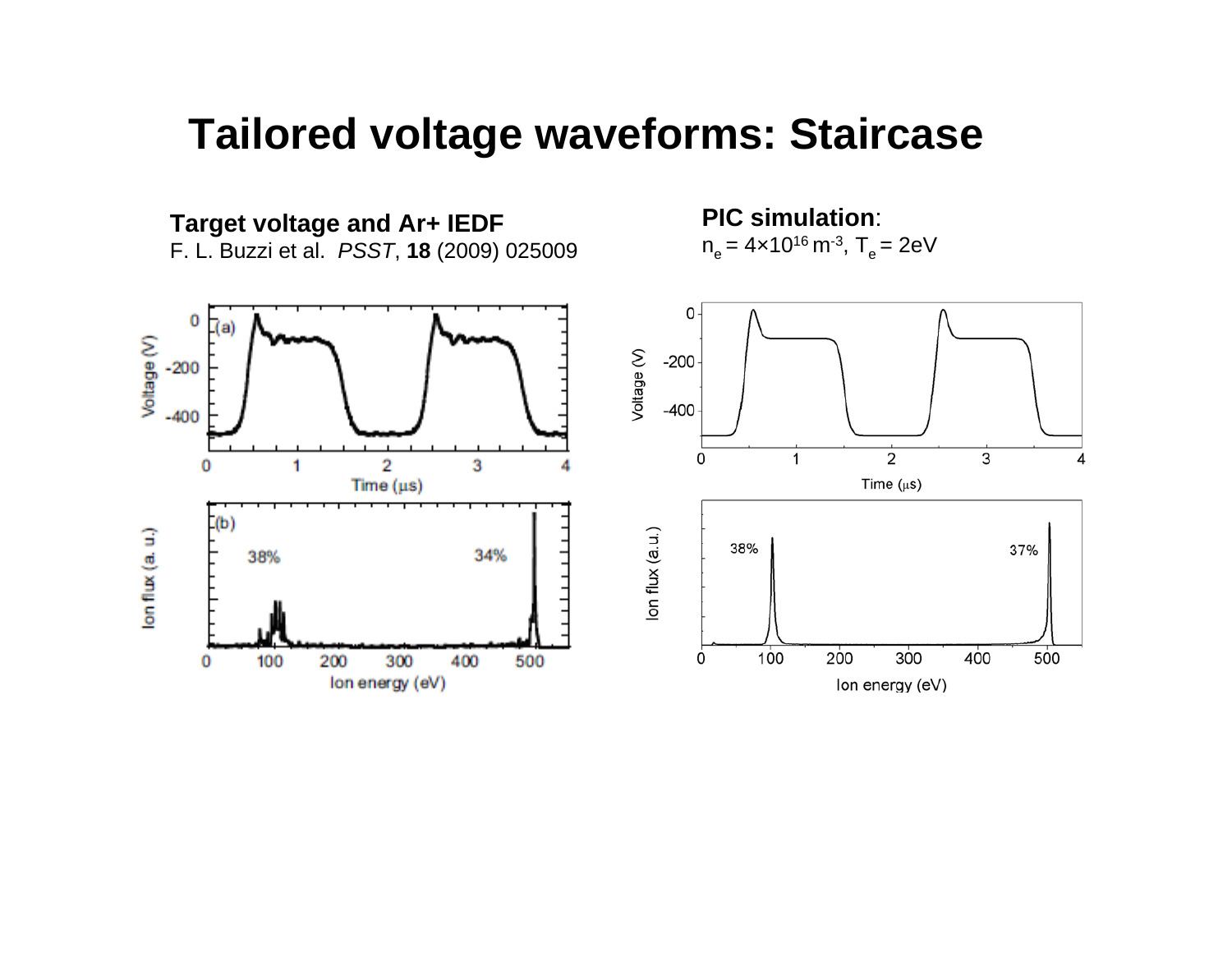### **Tailored voltage waveforms: Staircase**

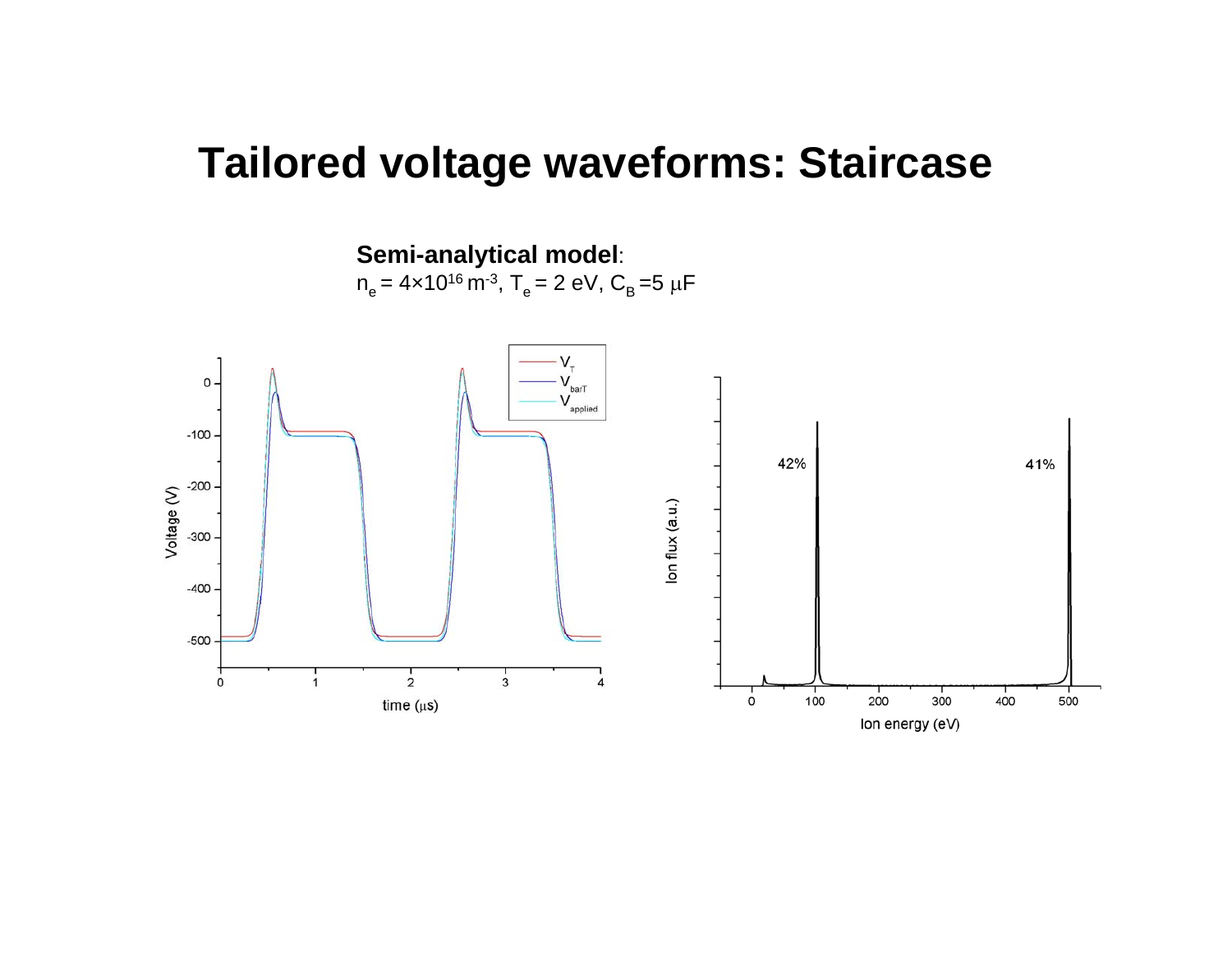### **Tailored voltage waveforms: Square Wave (1)**

**Experiments (dashed line)**: H<sub>3</sub>+ ions P.Kudlacek et al. *JAP* 106 (2009) 073303



**PIC simulation**: n<sub>e</sub> = 2×10<sup>16</sup> m<sup>-3</sup>, T<sub>e</sub> = 0.15 eV

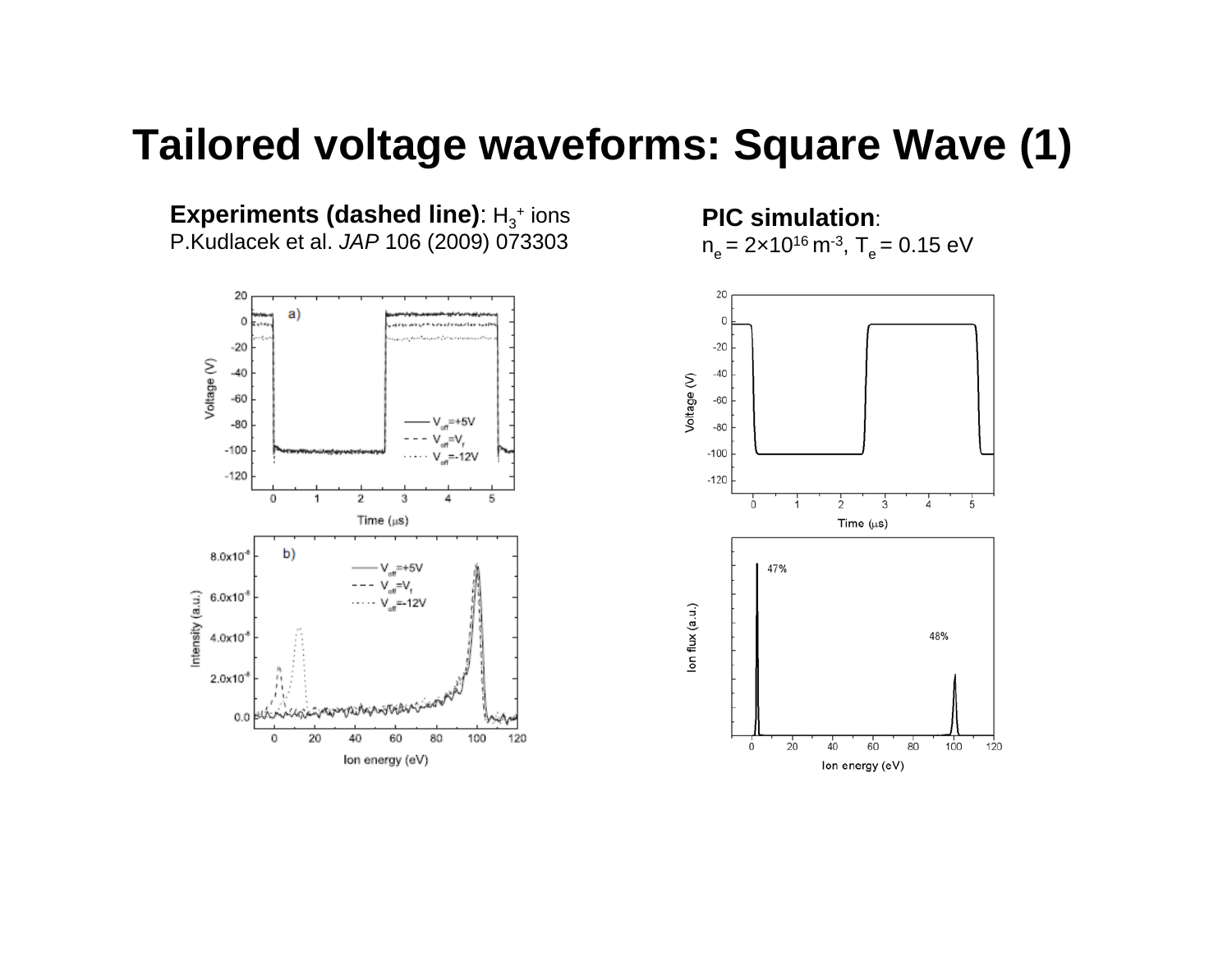### **Tailored voltage waveforms: Square Wave (1)**

**Semi-analytical model**:

 $n_e = 2 \times 10^{16} \text{ m}^3$ , T<sub>e</sub> = 0.15 eV, C<sub>B</sub> = 5  $\mu$ F

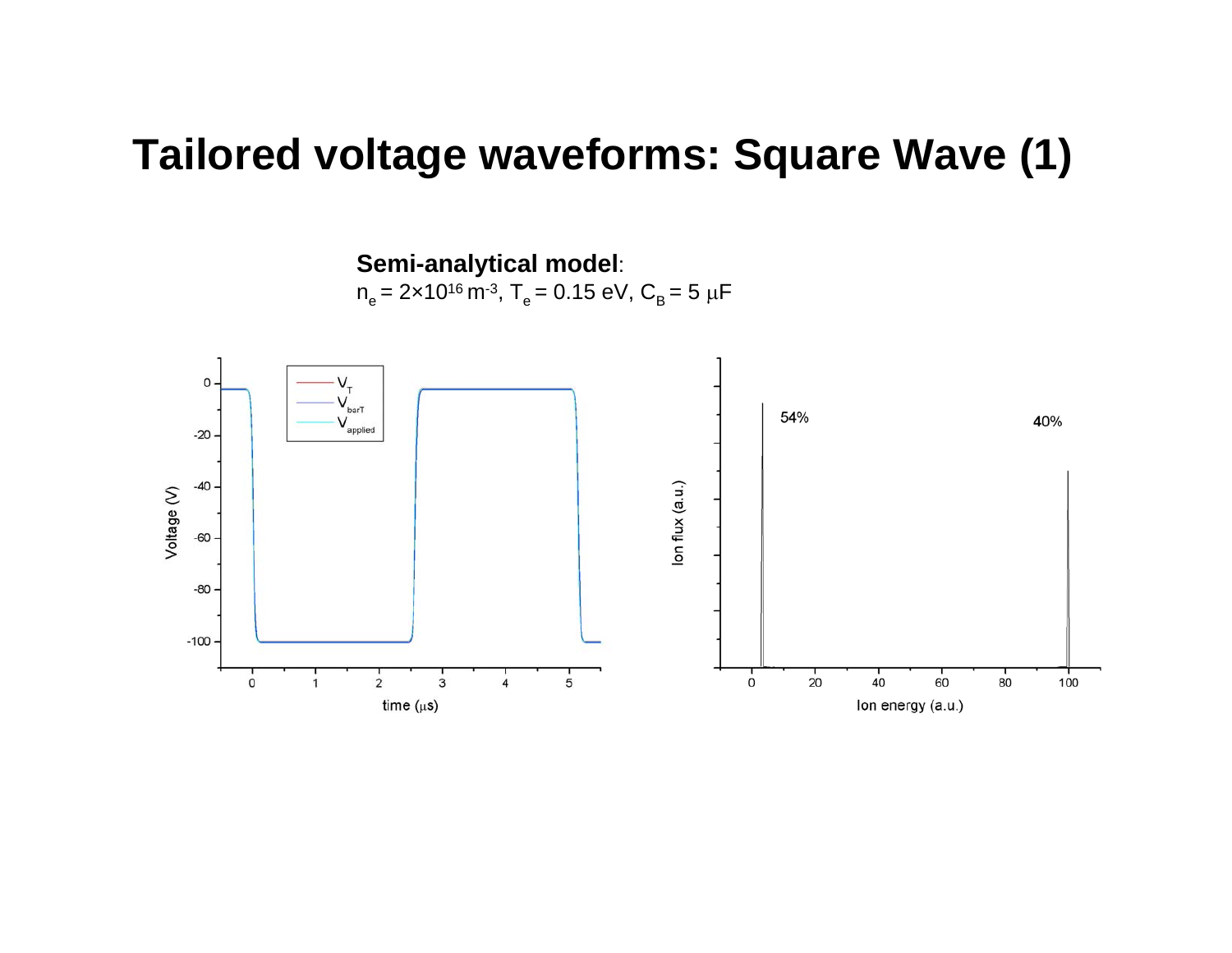### **Tailored voltage waveforms: Square Wave (2)**

**PIC simulation**:

n<sub>e</sub> = 2×10<sup>16</sup> m<sup>.3</sup>, T<sub>e</sub> = 0.15 eV, f = 13.56 MHz

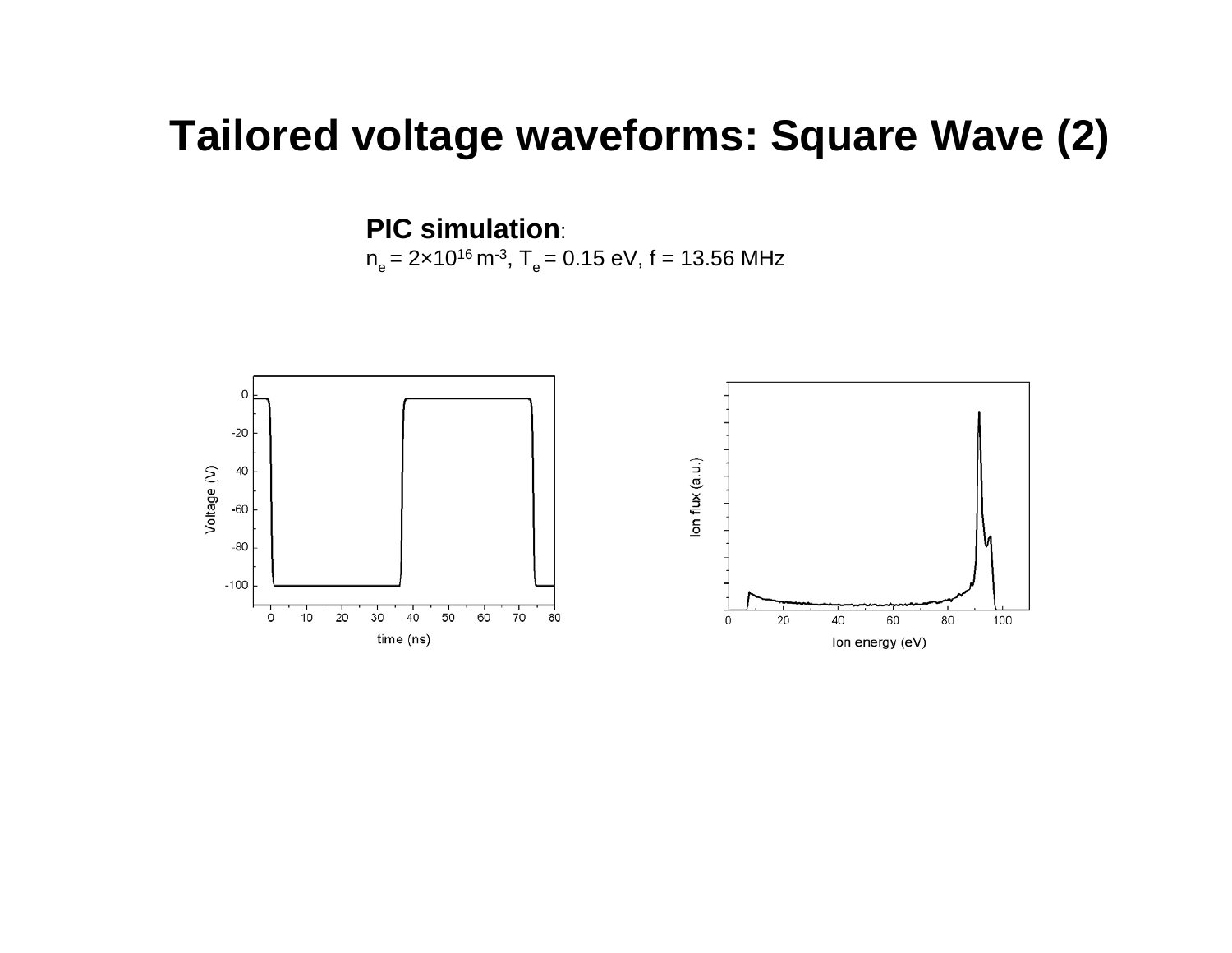### **Tailored voltage waveforms: Square Wave (2)**

**Semi-analytical model**:  $n_e = 2 \times 10^{16} \text{ m}^{-3}$ ,  $T_e = 0.15 \text{ eV}$ ,  $C_B = 5 \mu \text{F}$